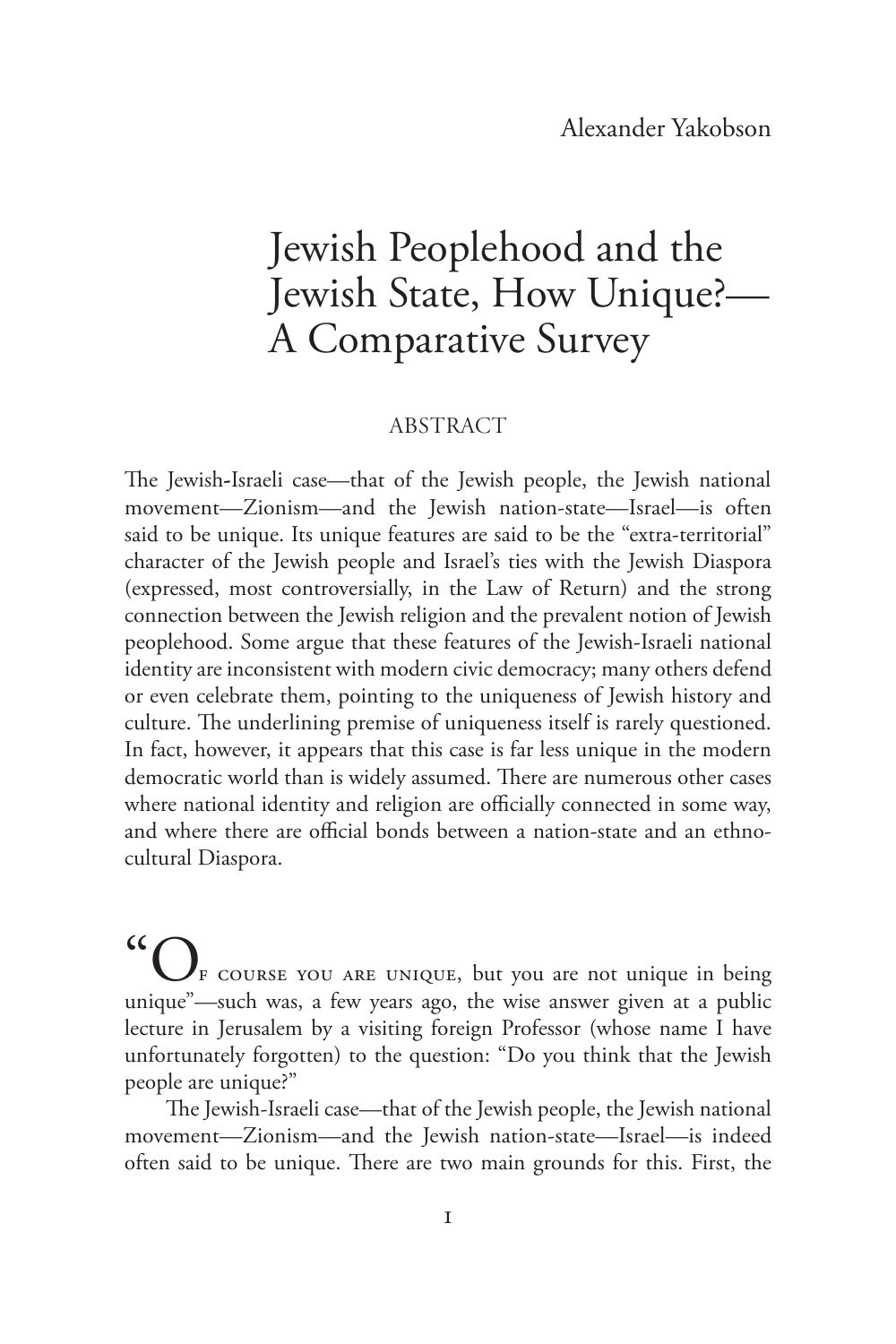strong connection between the Jewish religion and the prevalent notion of the Jews as a people—which implies that a Jewish state cannot, by definition, be religiously "neutral", and that national memory and consciousness go back (or purport to go back) to Biblical times. The second reason is the strong connection between the State of Israel and the Jewish Diaspora, reflected among other things in the Law of Return. This connection results from and fosters a notion of 'peoplehood' or national identity not confined to a given territory and not congruous with citizenship (and thus, inevitably, "ethnic" or ethno-cultural rather than "civic").

Many people find all this unique and not a few take a rather dim view of this uniqueness—some to the extent of denying that a "normal" modern national identity or a "normal" modern liberal democracy can exist in such conditions. Others view the Jewish uniqueness sympathetically or at least neutrally, as a historical and cultural "fact of life"; it is frequently defended and sometimes positively celebrated. The assumption of uniqueness itself is rarely questioned. To return to the saying with which we started, of course the Jewish case is unique. Yet, is it as exceptionally and uniquely unique as is often claimed? A closer examination of the various national peculiarities in these fields may lead us to the conclusion that there are more uniquenesses in heaven and earth than are dreamt of in many people's philosophy.

We start with some contemporary constitutional texts dealing with religion and state. Constitutions are not the whole picture, but they are an important part of it. Reality might be more "neutral" than the constitutional text implies—especially when the text itself is not much more than a relic of the past which no longer reflects the current state of affairs. The establishment of the Church of England can perhaps today be viewed largely in this light. On the other hand, it is far from exceptional for the constitution of a democracy to be rather more "neutral' than the political, social, and cultural realities actually prevailing in a given country.<sup>1</sup>

#### THE PREVAILING RELIGION IN GREECE

The first example is Greece (the Hellenic Republic). Its current constitution was adopted in 1975, when democracy was re-established after the fall of the 'black colonels'. It reflects a consensus deliberately shaped by the country's main democratic forces, the Conservatives ("New Democracy") and the Socialists (the Pan-Hellenic Socialist Party). Since its adoption it has been amended several times, without affecting the official status of the Orthodox Church (although the more secular Socialist governments have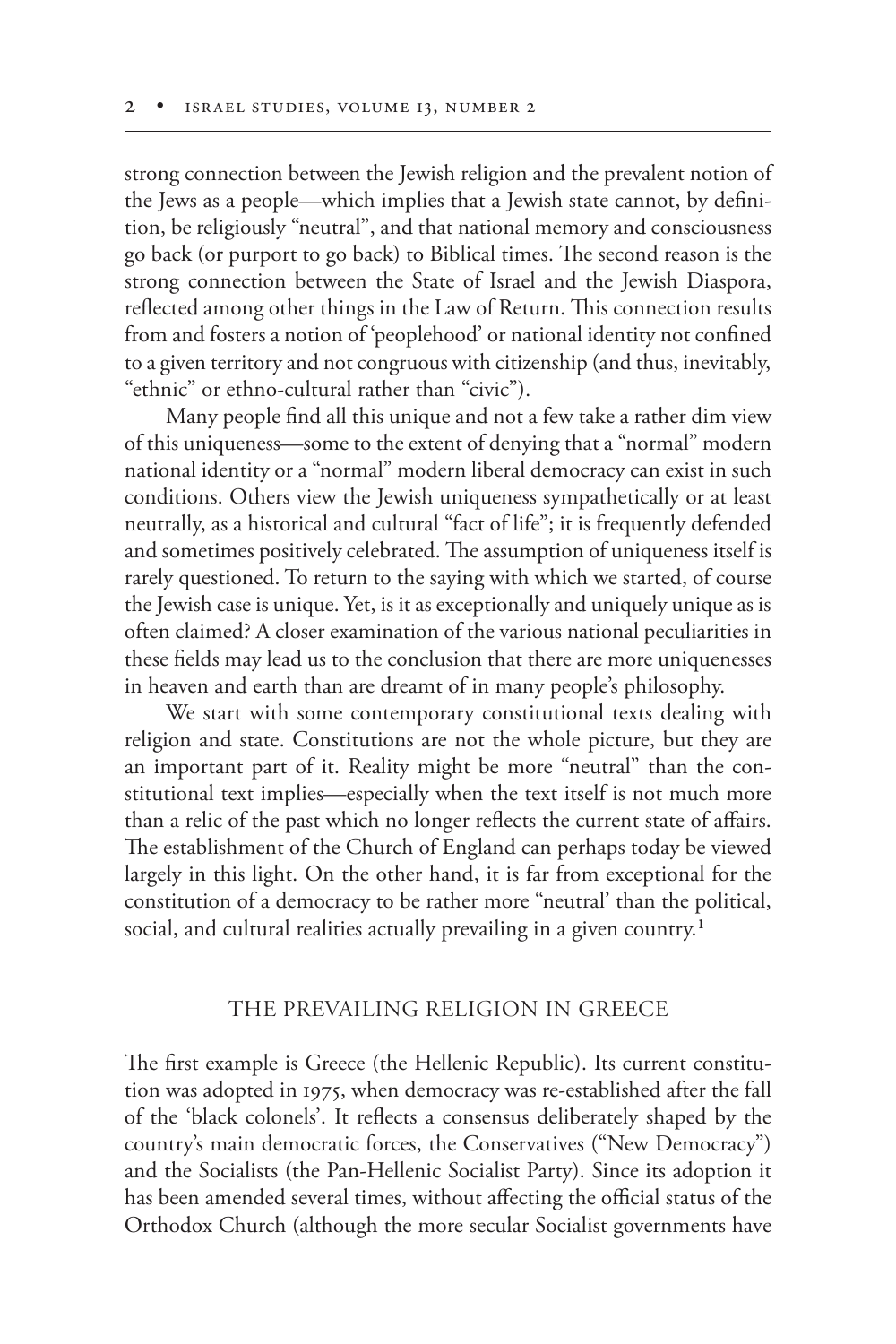carried out a number of reforms, including one, in the 1990s, that erased the rubric "religion" from the Greek citizens' identity cards). As in all democratic constitutions, the Greek one guarantees equal rights and freedom of conscience to all citizens. It is, however, anything but "neutral". There is no way to avoid (uniquely) lengthy verbatim quotations if one wishes to get the flavor of this document.

[Quasi-Preamble]

In the name of the Holy and Consubstantial and Indivisible Trinity, the Fifth Constitutional Assembly of Greece votes:

Article 3 [Relations of Church and State]

(1) The prevailing religion in Greece is that of the Eastern Orthodox Church of Christ. The Orthodox Church of Greece acknowledging as its head Our Lord Jesus Christ is indissolubly united in doctrine with the Great Church of Constantinople and every other Church of Christ of the same doctrine. It observes steadfastly, as they do, the holy apostolic and synodical canons and the holy tradition. It is autocephalous, exercising its sovereign rights independently of any other church, and is administered by the Holy Synod of Bishops . . .

(3) The text of the Holy Scriptures shall be maintained unaltered. The official translation thereof into any other linguistic form, without the sanction of the Autocephalous Church of Greece and the Great Church of Christ in Constantinople, is prohibited.

Article 13 [Religion]

(1) The freedom of religious conscience is inviolable. The enjoyment of civil and individual rights does not depend on the religious conviction of each individual.

(2) Every known religion is free and the forms of worship thereof shall be practiced without any hindrance by the State and under protection of the law. The exercise of worship shall not contravene public order or offend morals. Proselytizing is prohibited.

Article 16 [Education]

(2) Education constitutes a fundamental state objective and aims at the moral, intellectual, professional, and physical instruction of the Greeks, the development of national and religious consciousness, and the formation of free and responsible citizens.

Section II. The President of the Republic

Article 33 [Installation]

(2) The President of the Republic shall take the following oath before Parliament, and prior to his taking office: 'I swear in the name of the Holy,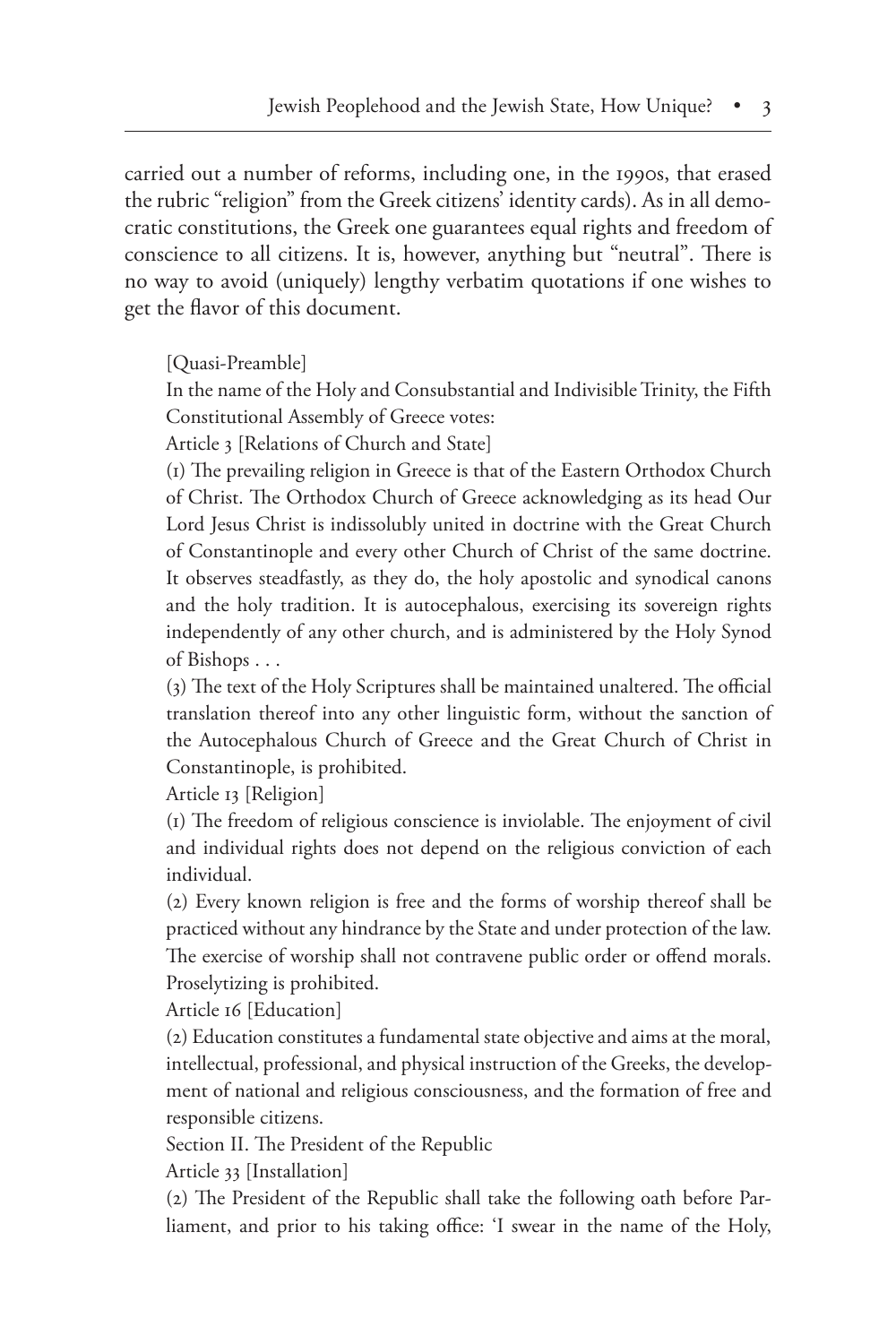Consubstantial, and Indivisible Trinity to observe the Constitution and the laws, to provide for the faithful observance thereof, to defend the national independence and territorial integrity of the country. . . .'

Chapter III Regime of Mount Athos

Article 105 [Traditional Self-Government]

(1) The Athos Peninsula extending beyond Megali Vigla and constituting the district of Mount Athos shall, in accordance with its ancient privileged status, be a self-governing part of the Greek State whose sovereignty thereon shall remain unaffected. . . . All persons residing therein shall acquire Greek nationality upon admission as novices or monks without any further formality.

(2) Mount Athos shall, in accordance with its regime, be governed by its twenty Holy Monasteries, among which the entire peninsula is divided and its territory shall be exempt from expropriation. . . . The dwelling therein of heterodox or schismatic persons shall be prohibited.

(3) The determination in detail of the Mount Athos regimes and the manner of operation thereof is effected by the Constitutional Charter of Mount Athos, which, with the co-operation of the State representative, is drawn up and voted by the twenty Holy Monasteries and ratified by the Oecumenical Patriarchate and the Parliament of the Hellenes.

(4) The correct observance of the Mount Athos regimes shall, in the spiritual sphere, be under the supreme supervision of the Oecumenical Patriarchate . . .

Heterodox or schismatic persons, then, need not apply for a dwelling on Mount Athos. This is of course quite natural and normal; what is rather unique is for such provisions, and indeed such terms, to appear in the constitution of a modern democracy. Moreover, "All persons residing on Mount Athos shall acquire Greek nationality upon admission as novices or monks without any further formality"; whereas, as we shall see, ethnic Greeks from foreign countries immigrating to Greece are naturalized under a facilitated procedure but have no automatic right to citizenship. The constitutional ban on proselytizing and on "official translation" of the Holy Scriptures without the permission of the Oecumenical Patriarch of Constantinople, the (symbolic) authority given to this Patriarch, who is a citizen of a foreign country (Turkey)—the very fact that the capital of a neighboring state (Istanbul) appears in the Constitution under its historic and "loaded" Greek name—all these things are surely unique. Although, as we shall see, there is nothing exceptional about the fact that a modern democratic constitution is not religiously neutral.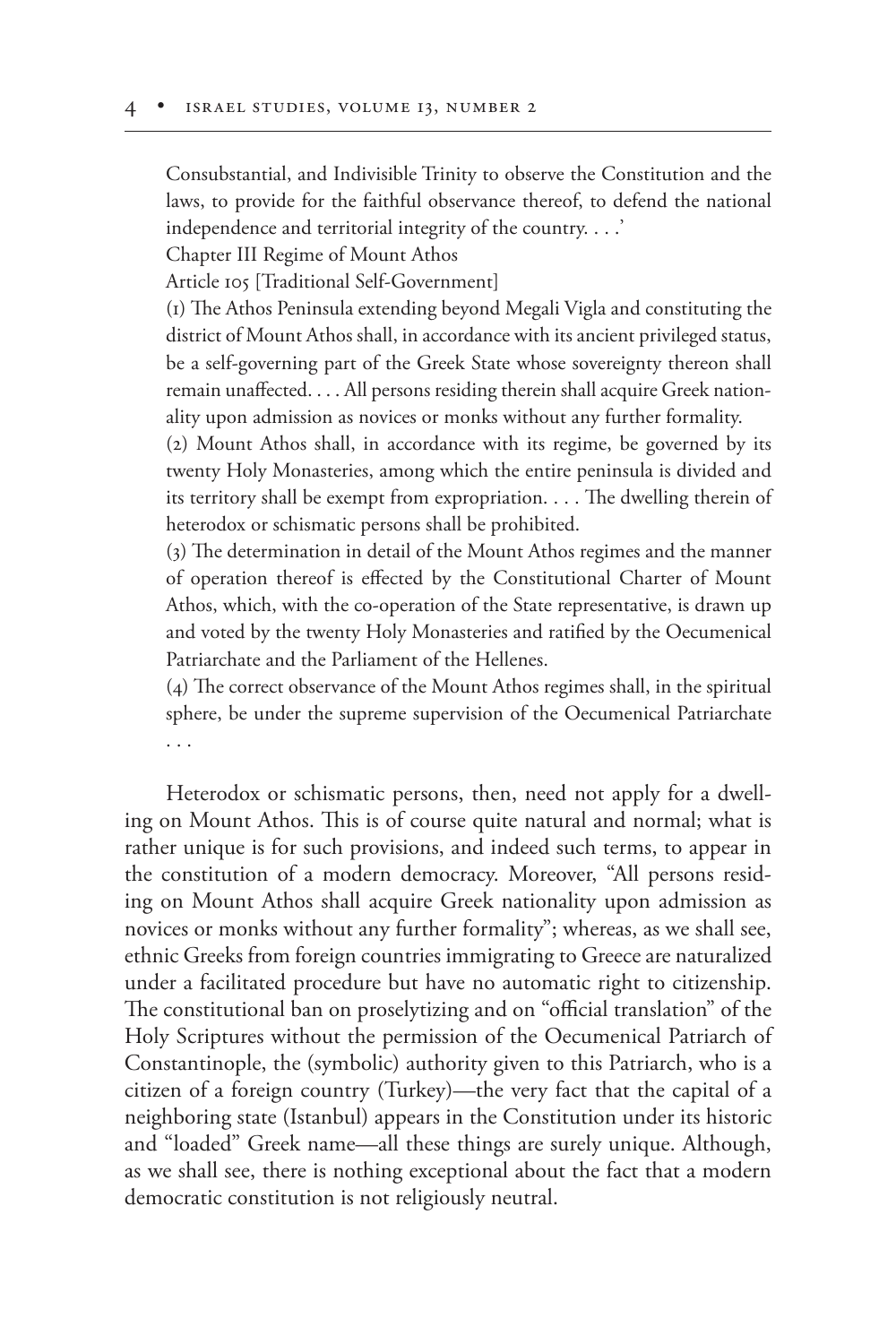The Greek Orthodox Church is not merely "Established by law", as is the Church of England; it is national in a much stronger sense than could perhaps even in the past be applied to England. Historically and culturally, Orthodox Christianity is closely connected to Greek national identity. This is reflected, among other things, in the constitutional provision on public education which is said to aim at the "development of national and religious consciousness", as well as in the actual content of what is taught in Greek public schools.

# THE UN-AMERICAN PREAMBLE TO THE IRISH CONSTITUTION

Another European country in which a close link between religious and national identity has traditionally existed is Ireland. The strongly Catholic character of the Irish state established after partition in the 1920s conflicted both with the more liberal and secular tendencies in society and with the officially proclaimed national goal of a united Ireland. In 1973, the 1937 Constitution was amended to remove the clause recognizing "the special position" of the Catholic Church as "the guardian of the Faith professed by the great majority of the citizens". However, the preamble to the Constitution remains "non-neutral" and reflects a connection between religious (though no longer explicitly Catholic) and national consciousness:

In the Name of the Most Holy Trinity, from Whom is all authority and to Whom, as our final end, all actions both of men and States must be referred, we, the people of Éire, humbly acknowledging all our obligations to our Divine Lord, Jesus Christ, Who sustained our fathers through centuries of trial, gratefully remembering their heroic and unremitting struggle to regain the rightful independence of our Nation . . .

The *Encyclopedia Americana* finds fault with this language: "The first of these clauses [invoking the Holy Trinity] cannot but be repugnant to Unitarians, as the second [mentioning "our Divine Lord Jesus Christ"] must be to the Jewish community."2 The preamble to the Irish Constitution is distinctly un-American. However, the US, with its strict separation of church and state, practices another form of official "non-neutrality" on matters of religion: American atheists can no more identify with the constant official references to God (including the mention of God in the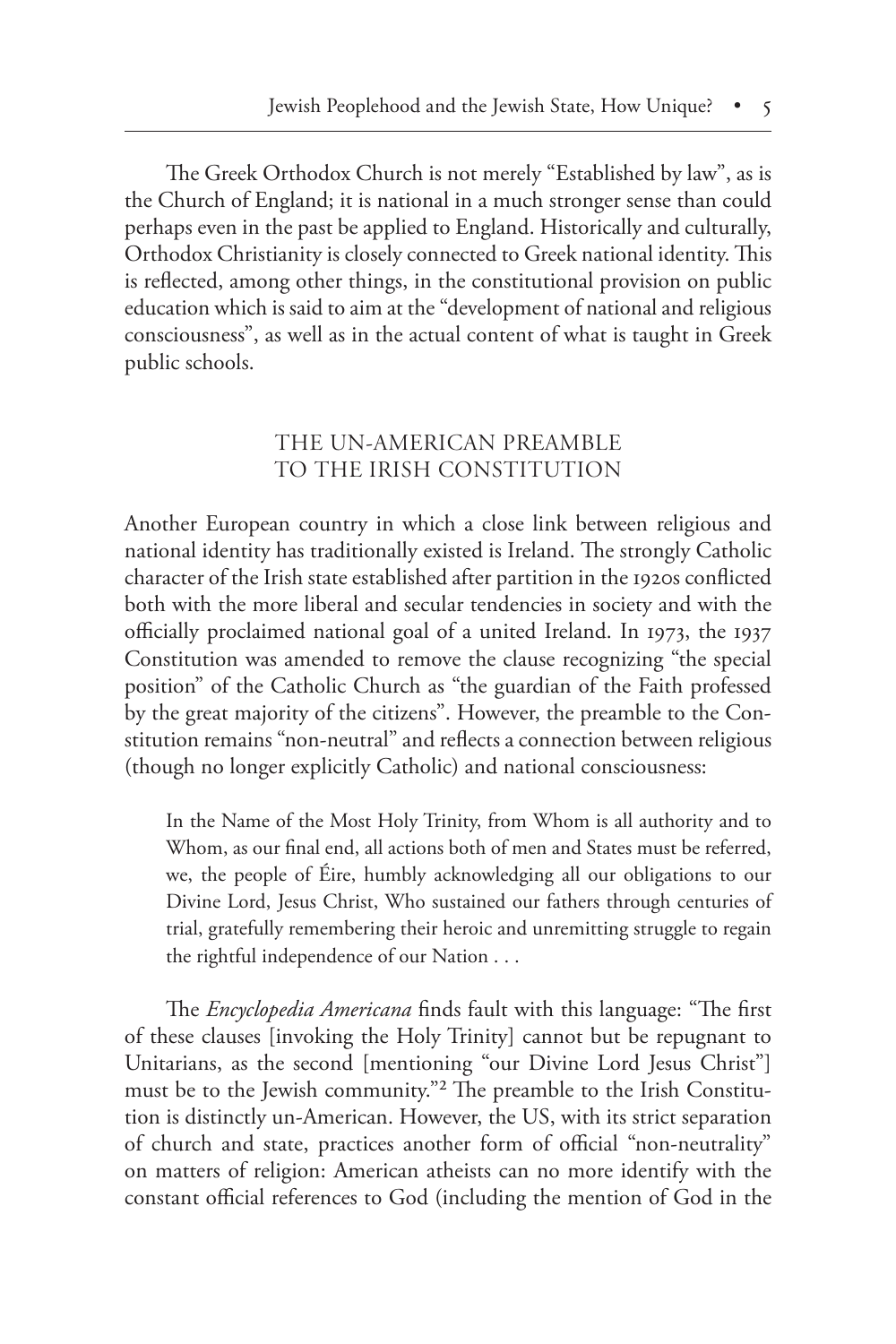text of the Pledge of Allegiance established by an Act of Congress<sup>3</sup>) than any Unitarians who might be found in Ireland—with the constitutional reference to the Holy Trinity.

## SCANDINAVIA: OFFICIAL CHURCHES

Scandinavia has a tradition of national or established churches. The official status of the Lutheran Church in Sweden was abolished in 2000, but it still remains in Denmark, Iceland, Finland, and Norway (despite calls to repeal or change it). In Finland, the small Orthodox Church also enjoys official status; this arrangement is peculiar, but not wholly exceptional: there are two official Churches in various Swiss cantons. The connection between church and state is expressed in Scandinavian constitutions in emphatic language (more emphatic than may be thought to fit the current state of affairs). In Denmark,

The Evangelical Lutheran Church shall be the Established Church of Denmark, and, as such, it shall be supported by the State. The King shall be a member of the Evangelical Lutheran Church. The constitution of the Established Church shall be laid down by Statute . . .

In Norway,

The Evangelical-Lutheran religion shall remain the official religion of the State. The inhabitants professing it are bound to bring up their children in the same. . . . The King shall at all times profess the Evangelical-Lutheran religion, and uphold and protect the same . . . More than half the number of the Members of the Council of State shall profess the official religion of the State . . . The King ordains all public church services and public worship, all meetings and assemblies dealing with religious matters, and ensures that public teachers of religion follow the norms prescribed for them.

The constitutional duty to raise one's children as good Lutherans (perhaps as unique as unique can get) is obviously unenforceable in a modern democracy. That it is still retained in the Constitution (originally adopted in 1884) is not a measure of Norway's religiosity but a symbolic acknowledgement of the fact that the Lutheran church is regarded, in this largely secular society, as part of Norwegian culture and identity.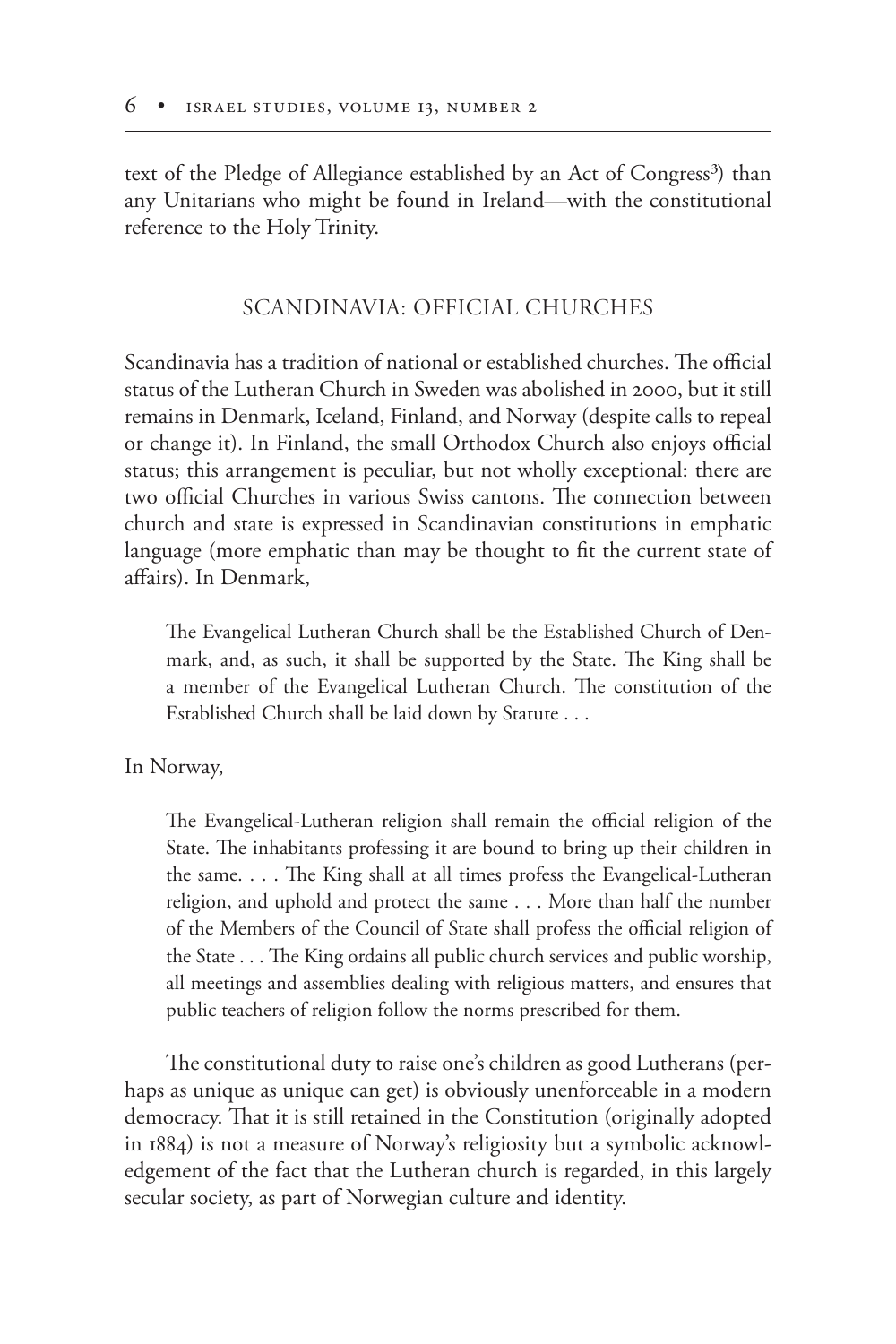# EX-COMMUNIST WORLD: CHURCHES AND NATIONAL IDENTITIES

In post-Communist Poland, the real power and influence of the Catholic Church is greater than in any contemporary democracy—too great for comfort, as far as Polish liberals and secularists are concerned.<sup>4</sup> When the country's democratic constitution was formulated in 1997, the secular forces were strong enough to prevent any official status being conferred on the Church (which has not prevented it from obtaining, under conservative governments, various concessions to its demands). Nevertheless, the preamble to the Constitution reflects the notion of a connection between Christianity and Polish national identity which is uncontroversial despite fierce controversy surrounding many issues bearing on the relations between church and state:

Beholden to our ancestors for their labours, their struggle for independence achieved at great sacrifice, for our culture rooted in the Christian heritage of the Nation and in universal human values . . .

The Constitution of another East-European "new democracy",<sup>5</sup> Bulgaria, also manages to combine secularity with an explicit acknowledgement of the connection between religion (in this case, specifically the Orthodox Christianity) and Bulgarian identity. According to article 13, "(1) The practicing of any religion is free; (2) The religious institutions shall be separate from the state; (3) Eastern Orthodox Christianity is considered the traditional religion in the Republic of Bulgaria."

Bulgaria contains a large Muslim Turkish-speaking minority. The constitution includes the usual provision on the equal rights of all citizens regardless of "race, nationality, ethnic self-identity, sex, origin, religion, education, opinion, political affiliation, personal or social status, or property status". However, it also connects Bulgarian identity embodied by the State with both Eastern Orthodox Christianity and the language of the Bulgarian-speaking majority—in a way that goes beyond the usual constitutional provisions on the official or state language: "The study and use of the Bulgarian language is a right and obligation of every Bulgarian citizen" (Article 36;6 under Article 3, Bulgarian is the official language of the Republic). Moreover, Bulgaria is one of the countries whose constitution acknowledges a link with an ethno-cultural Diaspora ('A person of Bulgarian origin shall acquire Bulgarian citizenship through a facilitated procedure'—Article 25.2).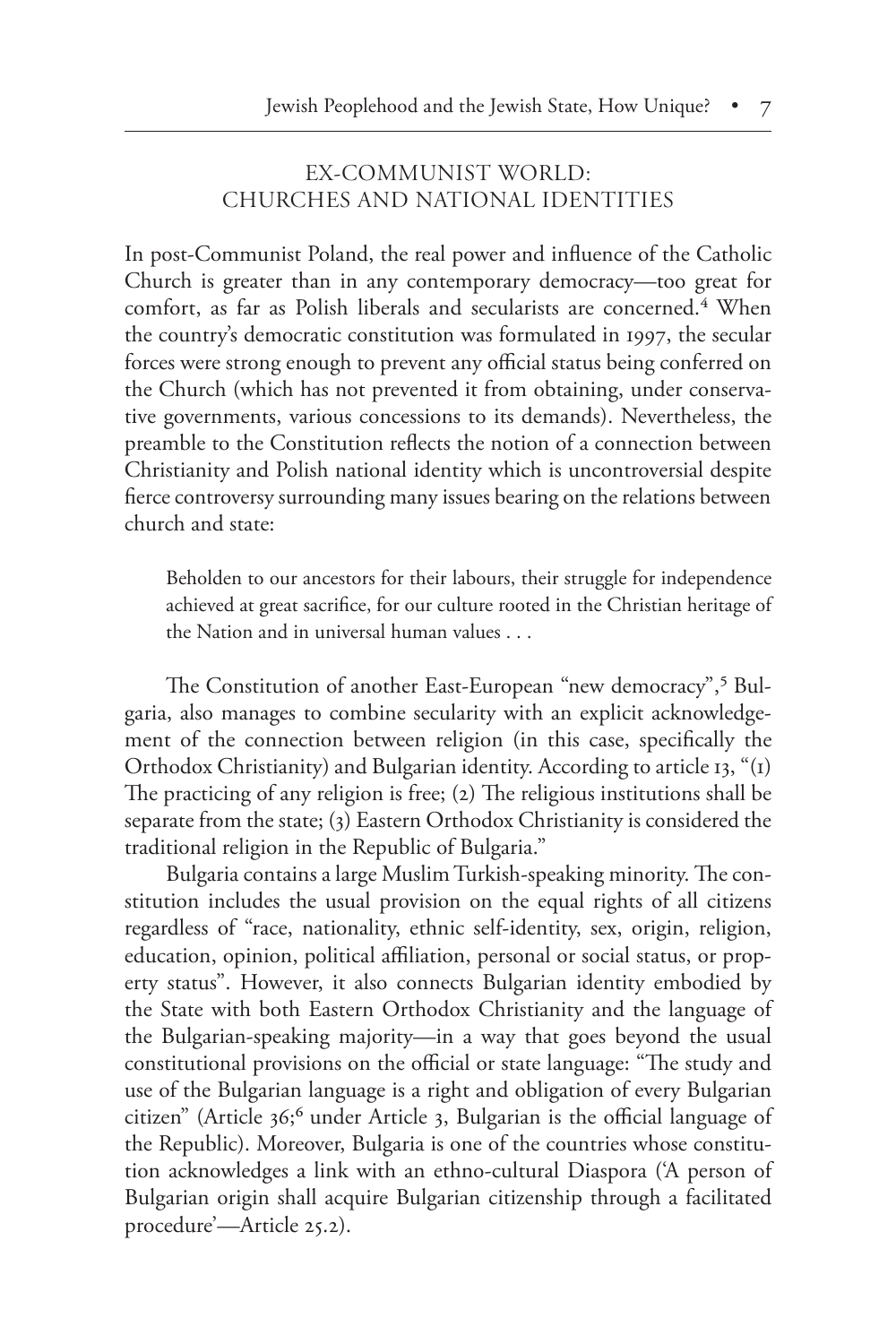Using more emphatic language, the constitution of Armenia adopted in 2005 provides for a separation between church and state and recognizes the Armenian Apostolic Church as a national church (Article 8.1):

The church shall be separate from the State in the Republic of Armenia. The Republic of Armenia recognizes the exclusive mission of the Armenian Apostolic Holy Church as a national church, in the spiritual life, development of the national culture and preservation of the national identity of the people of Armenia.

The previous version of the post-Communist Constitution, adopted in 1995, contained no recognition of the national character of the Armenian Apostolic Church (to which 90% of the population belongs). The Venice Commission of the Council of Europe (European Commission for Democracy through Law) submitted a generally positive report on this constitutional reform, examining its various aspects in light of European norms of democracy and human rights.7 No criticism is directed, in this report, at the change which "upgraded" the status of the Armenian Church to that of a national church (though not an official one). This is not surprising, since official churches established by law exist in long-established West European democracies. The European Commission for Human Rights in Strasbourg has repeatedly ruled that the existence of an "official church" or "state church" does not breach European human rights norms, provided that all individuals are free not to belong to it without being adversely affected.8

According to Article 9 of the Constitution of Georgia (a country with large national and religious, including Muslim, minorities):

(1) The state shall declare complete freedom of belief and religion, as well as recognize the special role of the Apostle Autocephalous Orthodox Church of Georgia in the history of Georgia and its independence from the state. (2) The relations between the state of Georgia and the Apostle Autocephalous Orthodox Church of Georgia shall be determined by the Constitutional Agreement. . . .

## TIBET: GETTING UNIQUER AND UNIQUER

Tibetan peoplehood, culture, and society cannot be conceived of without the distinct Tibetan form of Buddhism (sometimes called Lamaism). This state of affairs is more akin to the way some Orthodox Jews would have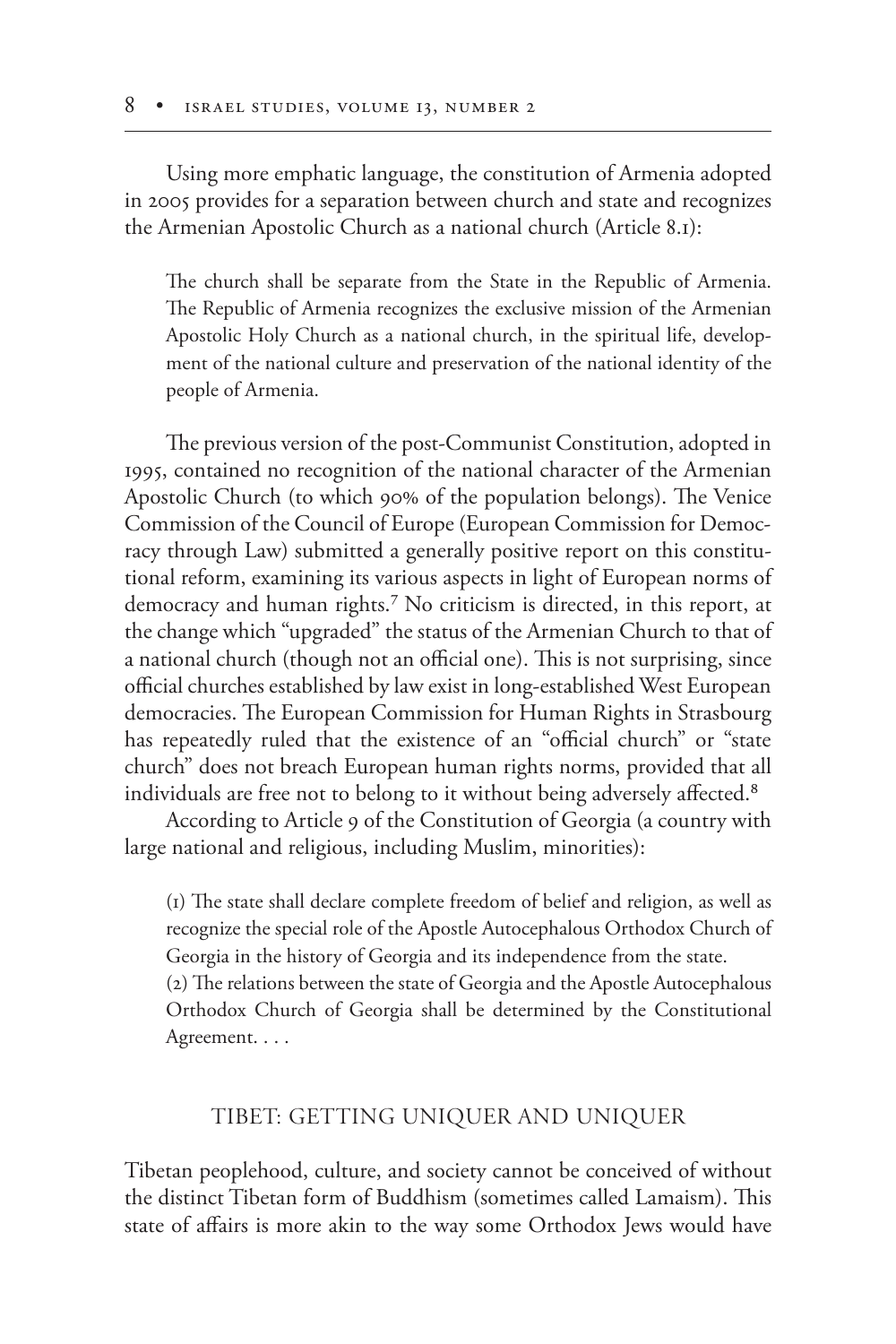liked to see the Jewish people than to Israeli (or Diaspora Jewish) realities. The position of His Holiness the Dalai Lama, at once the spiritual and temporal national leader of the Tibetan people, is nothing if not unique. A Jewish parallel would perhaps be to imagine the Zionist movement, and then the State of Israel, being headed, *ex officio*, by a descendant of a High Priest or a Patriarch.

The Tibetan Constitution adopted by the Assembly of Tibetan People's Deputies in 1991 begins, "Whereas His Holiness the Dalai lama has offered a democratic system to Tibetans, in order that the Tibetan People in-Exile be able to preserve their ancient traditions of spiritual and temporal life, unique to the Tibetans . . ." It states that the ". . .future Tibetan polity shall uphold the principle of non-violence and shall endeavour to be a Free Social Welfare State with its politics guided by the Dharma, a Federal Democratic Republic . . ." At the same time, the Dalai Lama is proclaimed as "chief executive of the Tibetan people" and given considerable powers. "All Tibetan citizens shall be equal before the law . . ."; "All religious denominations are equal before the law." At the same time, the Tibetan Administration "shall endeavour to establish pure and efficient academic and monastic communities of monks, nuns, and tantric practitioners, and shall encourage them to maintain a correct livelihood." "It shall endeavor to disseminate a non-sectarian and wholesome tradition of Buddhist doctrines."

This is an attempt to combine fidelity with ancient culture and tradition (unique and particular, as they must be) with a strong commitment to universally acknowledged modern democratic principles. If a self-governing Tibetan polity is established, these laudable intentions will be put to the test and, no doubt, not a few dilemmas will emerge—among other things, regarding the exact character and content of public education, as well as the status of minorities. The mode of selection of this polity's chief executive or head of state certainly promises to be unique in the world of contemporary democracies: neither election nor hereditary succession (as in constitutional monarchies) but reincarnation—attested by a group of monks who pick a child and proclaim him the Dalai Lama. On reflection and judging by actual results, this mode of selecting a leader is not necessarily inferior to other, more usual ones. Can a state be both Tibetan and democratic? The answer should surely be positive in principle, and one feels a measure of optimism that this is quite feasible in practice too.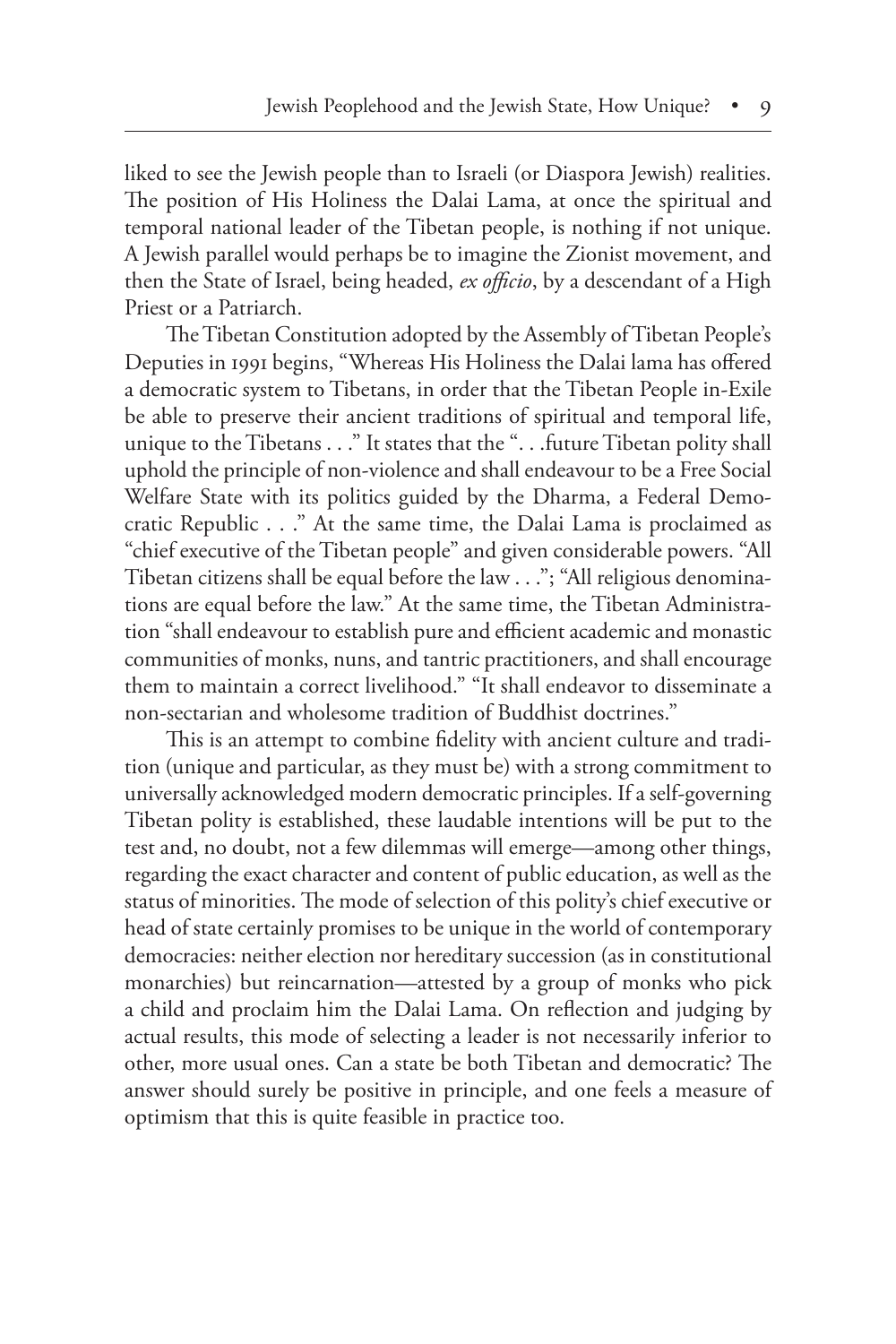## ITALY: THE CRUCIFIX AS A NATIONAL SYMBOL IN A SECULAR STATE

Italy is, officially and in practice, a secular state. It is, historically, a Catholic country, with a strong anti-clerical tradition precisely for this reason, and because of the Church's far-reaching political pretensions in the past. Its Constitution contains only a low-key reference to the Catholic Church. Under Article 7,

(1) The State and the Catholic Church shall be, each within its own sphere, independent and sovereign. (2) Their relations shall be regulated by the Lateran Pacts. Such amendments to these Pacts as are accepted by both parties shall not require the procedure for Constitutional amendment.

Nevertheless, the Italian Republic has maintained the law, originally passed under Mussolini, requiring that the crucifix be displayed in State school classrooms, courts of law, and hospitals. In 2002, a Muslim parent of a pupil studying in a public school petitioned a local court arguing that an obligatory crucifix in his son's school violated the constitutional requirement of civil equality and equal respect for all religions. The court ruled in his favor. This caused an outcry in the course of which some fascinating things were said by high-ranking public figures on the question of Italian identity. The President of the Republic stated that, "The crucifix has always been considered not only as a distinctive sign of a particular religious credo, but above all as a symbol of the values that are at the base of our Italian identity."

In 2004, Italy's Constitutional Court overturned the lower court's decision, and in 2006 the Italian Council of State ruled, in a similar case, that the crucifix was not just a religious symbol, but also a symbol of ". . . the values which underlie and inspire our constitution, our way of living together peacefully." The Council's judges held that the notion of tolerance and individual rights originated with Christianity and ". . . in this sense the crucifix can have a highly educational symbolic function, regardless of the religion of the pupils." They also noted, rightly, that the concept of a secular state is variously interpreted in different states, depending on their history and culture.<sup>9</sup>

The official insistence that the crucifix appears in Italian public schools as a symbol not of a particular religion but of the Italian national identity and culture may be thought to solve the problem from the viewpoint of the principle of secularism as conceived by the majority which is either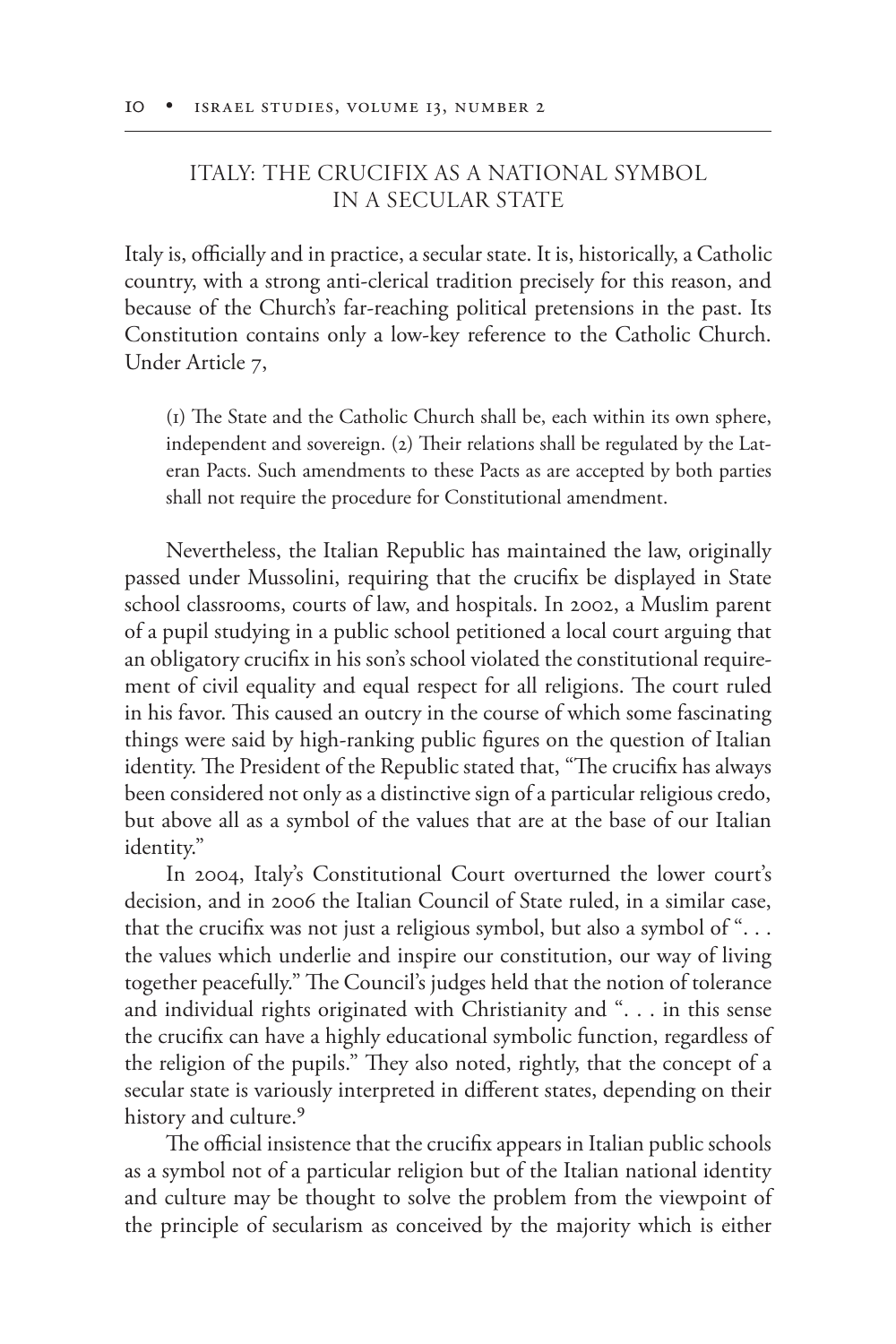Catholic or post-Catholic. However, it is wholly incompatible with the broader notion, advocated by some, that a democratic state is, or should be, "neutral" when it comes to culture and identity. Of course, many regular features of contemporary democracies are incompatible with this notion. First and foremost, this applies to the existence of an official or a national language. It should be remembered that most theories of nationalism consider language to be an essential characteristic of a modern national identity. However, saying that the Italian language is central to Italian identity is not quite the same as saying that the crucifix is its symbol. The former saying is, naturally, "non-neutral" from the viewpoint of the German-speaking minority in South Tyrol; in this, their situation is no different from that of any national and linguistic minority. Communities of immigrants, however, are usually not regarded as national minorities. Muslims immigrants (and their children) are therefore not supposed to have a national identity distinct from that of the majority, but to adopt the Italian one (Italian language included); it is widely accepted today that they have a right to do so while preserving some features of their culture. It is then far from trivial that in a country with a large Muslim and small Jewish minority, the crucifix is officially proclaimed as a symbol not only of Catholicism or Christianity but also of Italian identity.<sup>10</sup>

For the crucifix to be officially defined as a national symbol in a contemporary secular Western state is rather unique. Not so when it comes to the cross. The sign of the cross appears on the national flags and emblems of numerous Western democracies. Scandinavian countries are the bestknown example; Greece and Switzerland join the club. The British Union Jack presents three crosses, each standing for another component of the United Kingdom; it is reproduced on the flags of Australia and New Zealand. The coats of arms of Spain and the secular and multi-cultural Netherlands feature small crosses that are placed on top of the royal crown. The cross is not a neutral symbol—either religiously or ethnically, in countries with a significant non-Christian population. From the religious point of view, it is in fact more "non-neutral" than the Star of David that appears on the Israeli flag. The Star of David is a traditional Jewish symbol, but it has no particular religious significance; no Muslim or Christian soldier in the Israeli Army needs to feel a religious scruple when saluting a flag which contains it.

Some may argue that an immigrant community should be more willing to accept "non-neutrality" of this kind than a native or indigenous minority (as is the case in Israel). This raises the interesting question whether the Jews of Europe should be regarded as immigrants or as "natives". From the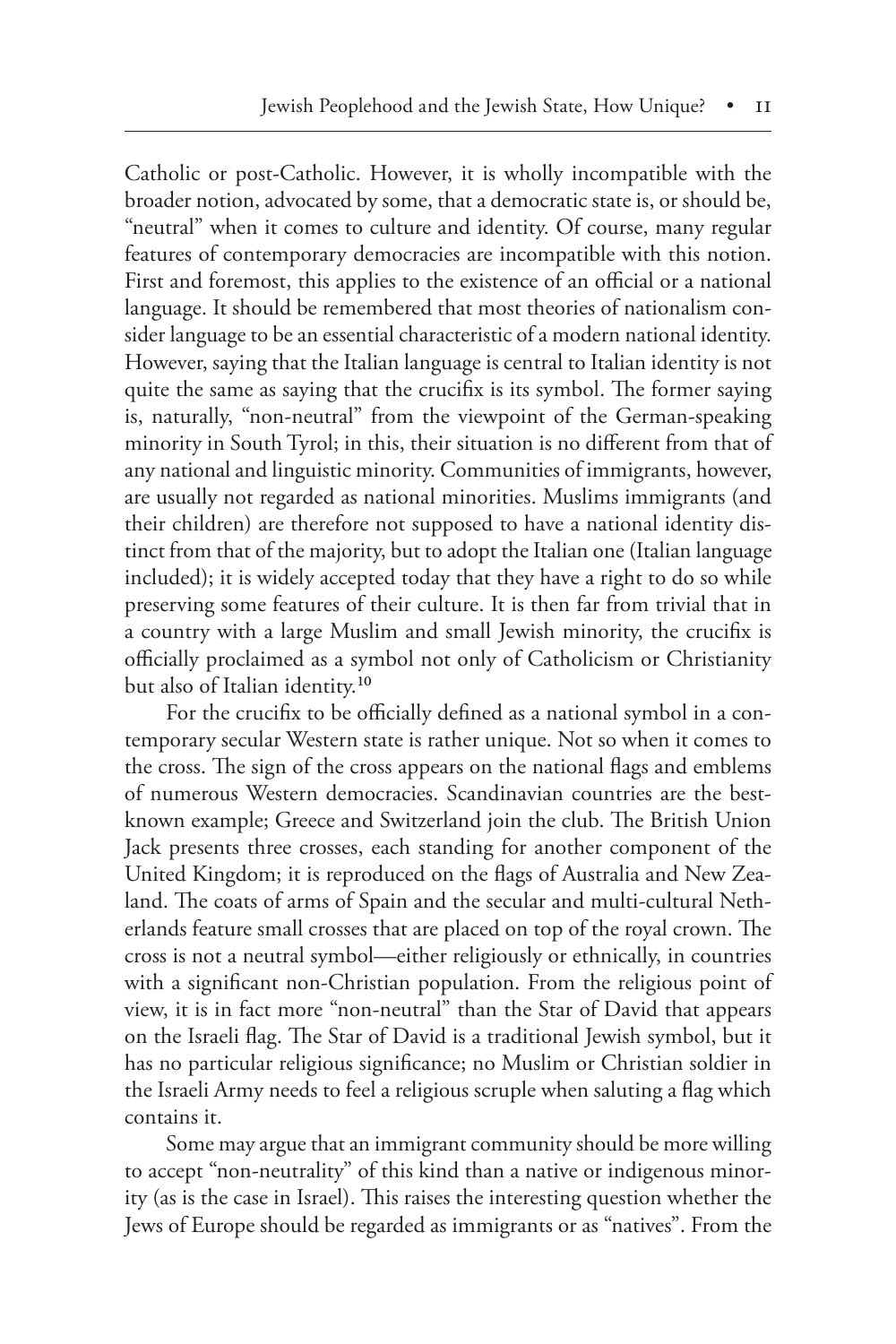strictly orthodox Zionist point of view, they are immigrants in Europe and anywhere else outside the land of Israel. Without dismissing this point of view in any way, it should be noted that people whose roots in Europe go back hundreds and thousands of years are at all events no ordinary immigrants. Moreover, the large and growing Muslim communities are also, with the passage of time, becoming less "immigrant"; they now include many people who were born citizens, and whose parents were already born citizens. In Greece, apart from numerous Muslim immigrants and their descendants, there is a small native Muslim Turkish-speaking community (a remnant of a much larger one that lived there in the past). This community has its grievance and complaints, but the sign of the cross on the Greek flag is not one of them (any more than is the official status of the Orthodox Church or the country's official ties with the Greek Diaspora).

It is obvious that contemporary democratic states are often officially "non-neutral" in matters of religion and, moreover, that official and symbolic links to a religion regularly reflect a certain notion of national identity rather than religiosity as such. There is, then, nothing extraordinary about a nation-state of a people whose history and culture strongly connect it to a certain religion. This connection, apart from being a fact of cultural and social life, can also be enshrined in a country's constitution and embodied in its national symbols. Though it may seem counter-intuitive, all this is compatible with the country in question being secular not just in practice but also as a matter of constitutional definitions, and with an official separation between state and religious institutions. On the other hand, in some contemporary democracies there is no institutional separation between church and state (while the religious freedom and equality of all citizens is ensured in theory and in practice). Where this separation exists it is interpreted very differently in different places.

Thus in France, this separation does not preclude the direct financing of religious schools by the state; in America, this is unacceptable. On the other hand, in France a religious marriage cannot legally take place prior to a civil one; in America, ministers of religions are authorized by state authorities to perform marriages. In America, it is part of American civic culture and identity that belief in God is publicly and officially expressed in a way that would be quite unacceptable in France. Subject to certain basic democratic principles, a great variety of solutions exists to the question of the relations between state, religion, and national identity.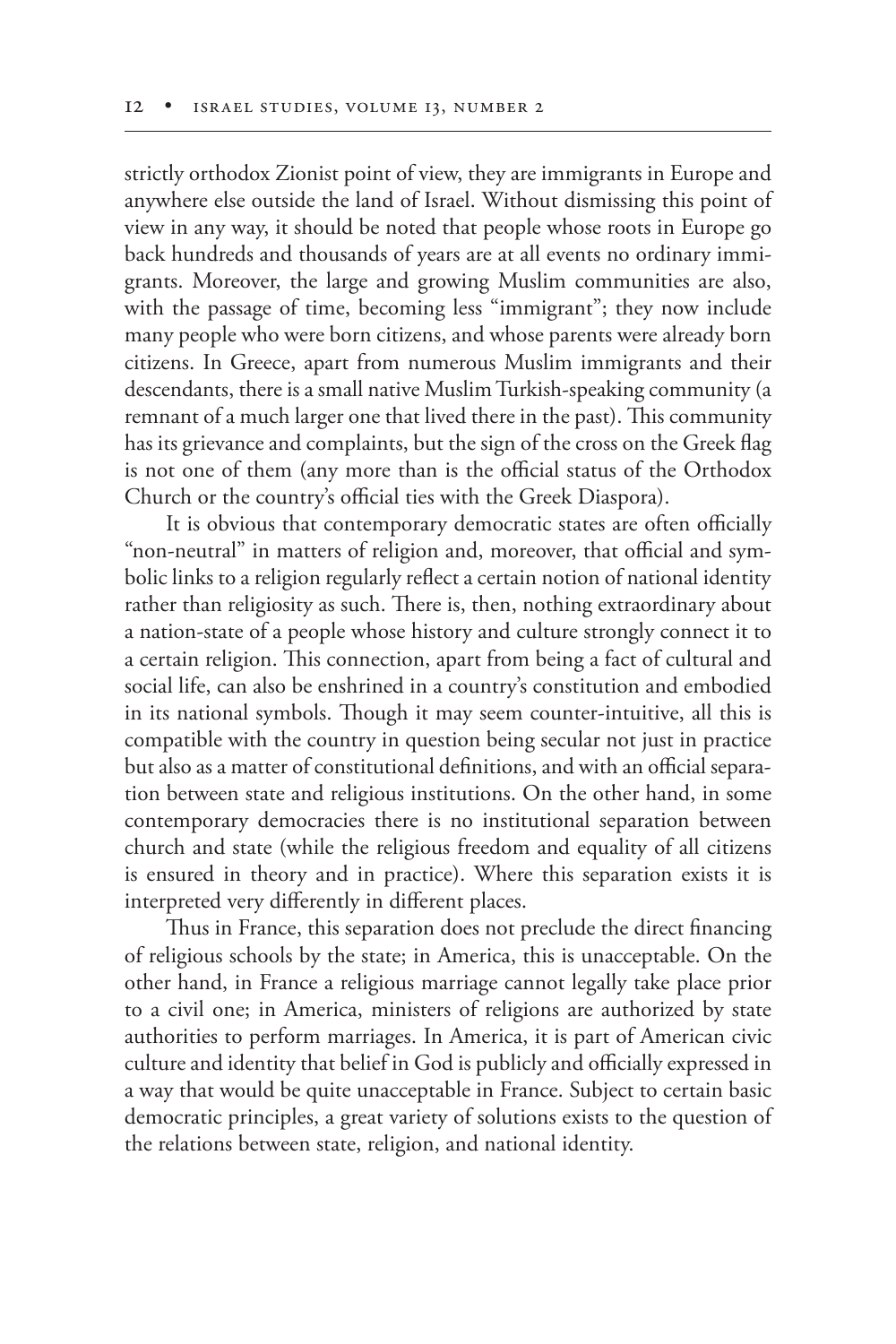# THE ISRAELI CASE: NATIONAL IDENTITY, RELIGION, STATE

The connection between Jewish peoplehood and the Jewish religion is a hallmark of Jewish history and culture. While this case can and should be compared to others, one should not overlook the difference between a national church and a national religion—a religion which is, avowedly, the (traditional) culture of a particular people. This does not necessarily mean that the modern nation-state of the Jewish people must confer an official status on the institutions of the Jewish religion. This is, and has always been, one of the most hotly debated issues in Israeli public life.

The Zionist movement, like many other national movements, had from the outset a strong modernizing and secularizing streak and its relations with the traditional Jewish religion were far from easy. However, Israel had no Ataturk who could impose from above a secular order on a traditional population. Labor Zionism had to operate, in the first years and decades of Israel's independence that shaped the "status quo" on those issues, in a multi-party parliamentary democracy with strict proportional representation, always ruled by coalition governments.

When the State was established, the secular forces were strong enough to ensure that God is not mentioned explicitly in Israel's Declaration of Independence (contrary to what is usual for such documents). Within a few years, the make-up of Israel's population was radically changed by massive immigration from countries of the Middle East and from Europe (mainly by Holocaust survivors); both groups were more traditional than the majority of the pre-state Jewish population of the country. The "status quo" reflects a compromise between the different forces in Israeli society. It is not set in stone, but liable to be eroded in favor of either side; contrary to what is often claimed, in recent decades it has been eroded in favor of the secular side more than the Orthodox one.

An institutional separation of religion and state, should this solution be adopted in Israel, would in no way preclude the State from official and symbolic acknowledgement of the link between Judaism as a religion and tradition and Jewish-Israeli culture and national identity. The main significance of this link is of course social and cultural rather than a matter of official definitions; the Jewish character of the State, officially and unofficially, is a reflection of the Jewish character of its Hebrew-speaking society. An institutional separation would not make Israel any less of a Jewish nation-state. Moreover, Israel would still be a Jewish nation-state if it did not officially acknowledge any cultural debt to Judaism, and even if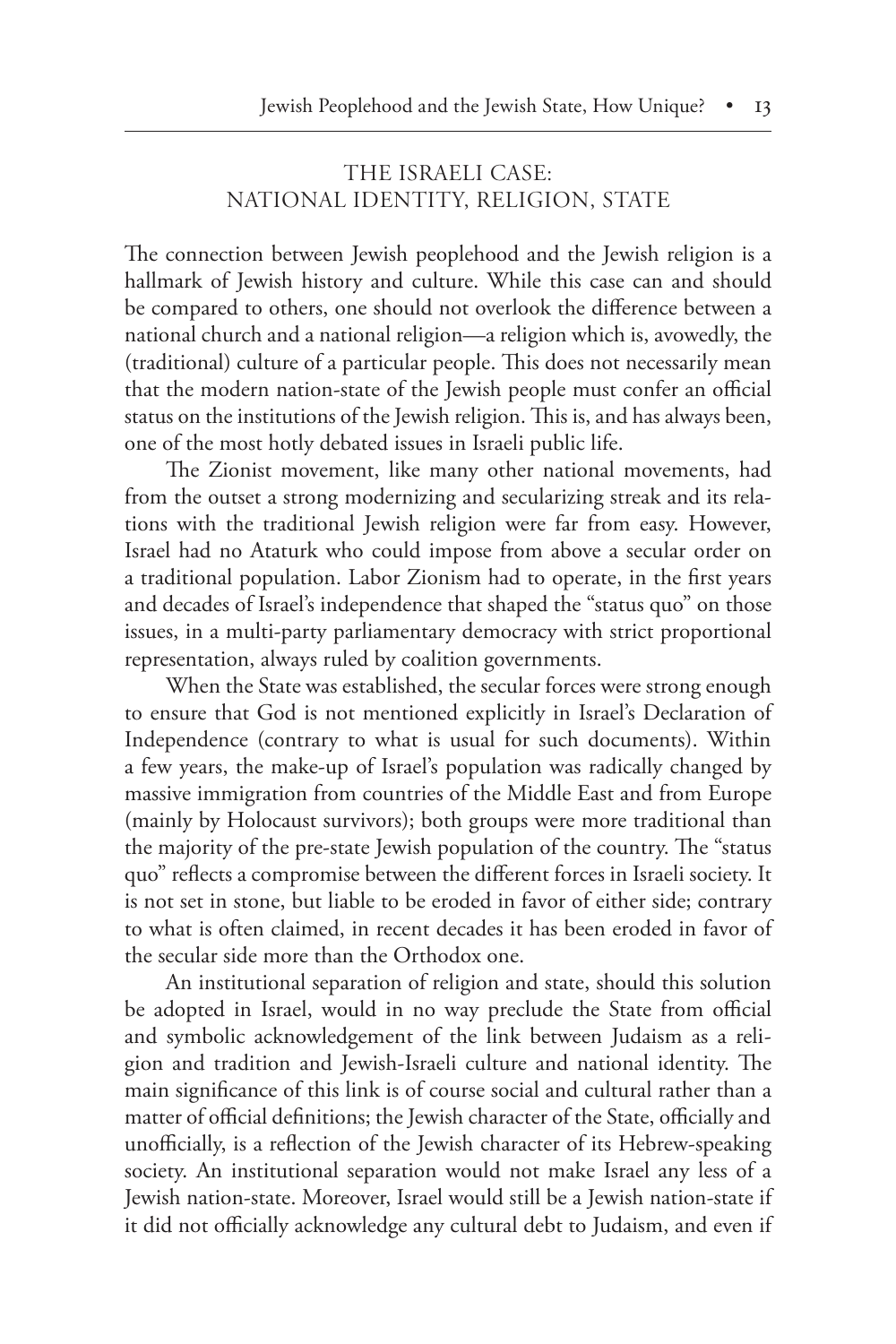it decided to outlaw and persecute the Jewish religion. In the latter case, of course, it would not be a democracy, but nonetheless it would be a Jewish state, reflecting the (rather unsavory, under that scenario) character of its Jewish majority population.

On the other hand, an institutional connection between religion and state—whether one thinks that it is a good idea generally and in the specific Israeli case—does not, in and of itself, violate any internationally accepted democratic norm (contrary to what is sometimes claimed and often assumed). Moreover, "connection" as well as "separation" are mere general headlines; a great variety of practical solutions is compatible with both of them. A Jewish state can be democratic or undemocratic, more democratic or less democratic—as any other nation-state; there is nothing essentially undemocratic about it because of the connection between Jewish national identity and Jewish religion.

The real-life Israel is a complex and often paradoxical mix of ultraorthodoxy, super-modernity, and everything in between. Overall, as a society, it is more religious than Europe but less religious than America. It is very far from being (or moving in the direction of becoming) a semi-theocracy, as is sometimes claimed. Semi-theocracies do not hold gay pride parades certainly Middle Eastern semi-theocracies do not. On the other hand, no Western-type democracy has a system of religious courts (Jewish and non-Jewish) with exclusive jurisdiction over matters of personal status.11 This particular uniqueness is not at all to be celebrated—it is clear violation of liberal-democratic norms. Various creative ways of circumventing this religious monopoly have been devised, including the "Cyprus marriage" where Israeli couples marry there under local law, and return in a matter of days to be registered by the Israeli Ministry of Interior, which is obliged (under a Supreme Court ruling) to register them as legally married. This is obviously not enough: full-fledged legislative reform in this field, providing for civil marriage and divorce, is required.

In recent decades while coalition politics often favored the religious parties, other and much stronger forces made Israel more modern, more Western, and more liberal in many fields. The Sabbath observance in the public sphere has been greatly eroded (for much the same social and economic reasons that encouraged Sunday shopping in many Western countries). Non-kosher restaurants and shops have mushroomed throughout the country. What is celebrated in the gay pride parades and protected by liberal judicial rulings on the rights of same-sex couples was in the eighties still a criminal offence (not that the law was ever enforced).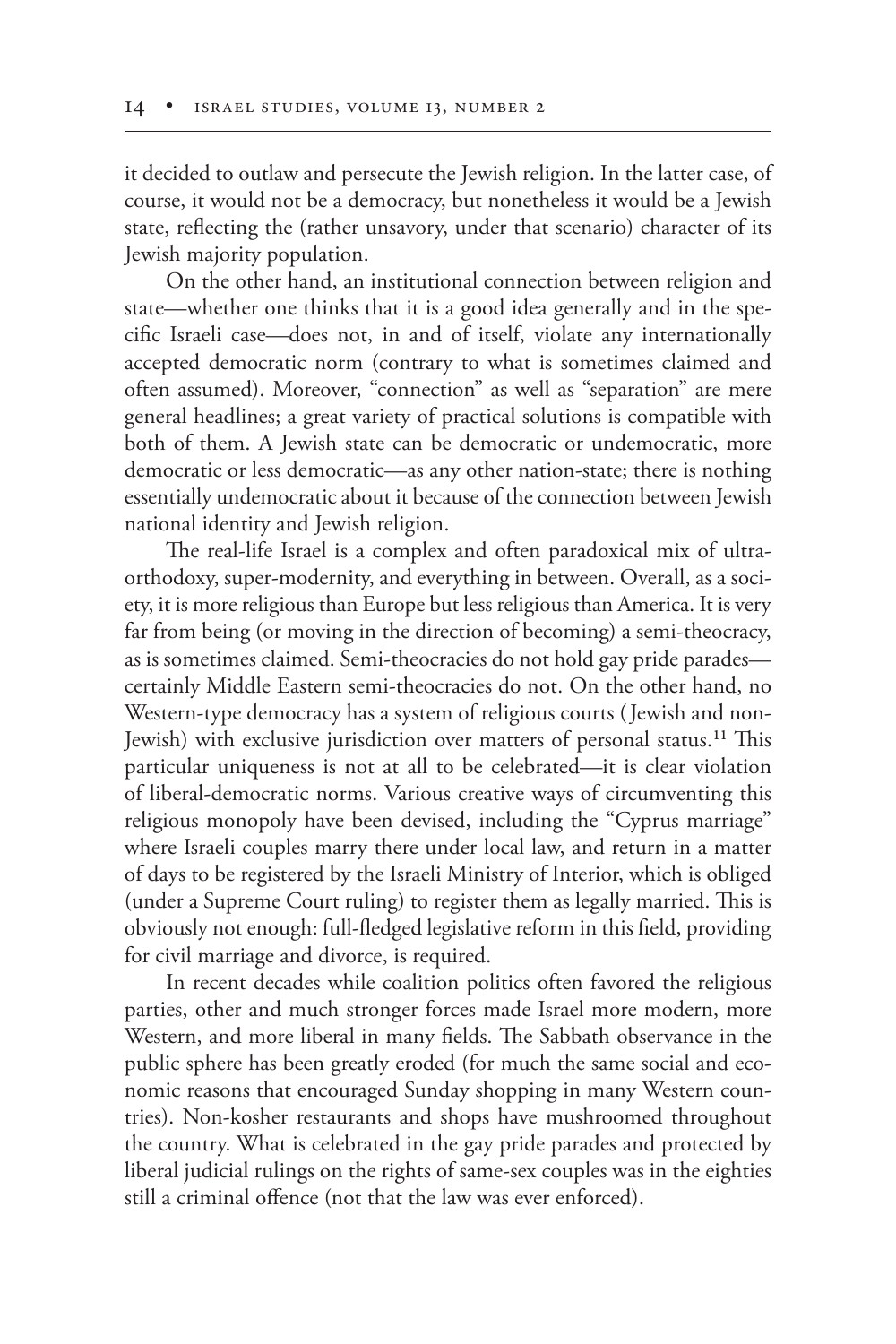This change, of course, is part of the general tendency which has prevailed throughout the Western world; but it is far from trivial that Israel is part of that world and of that tendency. When Israeli state television—the sole channel at the time—was inaugurated in 1968, Golda Meir's Labor government ruled that broadcasts should be interrupted for the duration of the Jewish Sabbath. That decision was overturned on appeal by the Supreme Court. With today's multi-channel TV, even successfully imposing Sabbath observance on the state channel would have been quite pointless.

The Orthodox establishment has lost the symbolically important (though marginal in practice) argument over "who is a Jew" for the purpose of the Law of Return—and hence, over its claim to define the boundaries of the Jewish people: non-Orthodox converts who come to Israel are recognized as Jews (the argument is now over the status of non-Orthodox conversions carried out in Israel). More importantly, since the Law of Return applies also to non-Jewish relatives of Jews coming to Israel, great numbers of such people have come from the former Soviet Union (where the percentage of mixed marriages among Jews was very high). They received Israeli citizenship and the bulk of them are successfully integrating, socially and culturally, in the Hebrew-speaking Jewish Israeli society, fully identifying with the State. It is thus no longer true in practice that the only way to join the Jewish people is through religious conversion (Orthodox or non-Orthodox).

The argument over the future of the territories occupied in 1967 generated the most problematic and dangerous mixture of religion and politics: the view that withdrawing from any part of the historical land of Israel is not just ill-advised but a transgression against the laws of religion. Since the early nineties, Israeli governments, including right-wing ones which included religious parties, have repeatedly broken this alleged religious prohibition and, under Sharon, dismantled settlements. Whether or not one is optimistic regarding the chances for peace, only a small minority of the Israeli right now holds onto the notion that any territorial concession is a religious taboo.

Religious parties in Israel can still translate their political influence into controversial (and sometimes clearly excessive) gains and advantages for the sector which they represent, notably by channeling public expenditure and, as regards the ultra-Orthodox, in the shape of exemption from military service. Their ability to do so has actually grown in the last decades. However, the civil rights of the secular public are much better protected against religious influence than before, and Israeli democracy as such is certainly not threatened by it.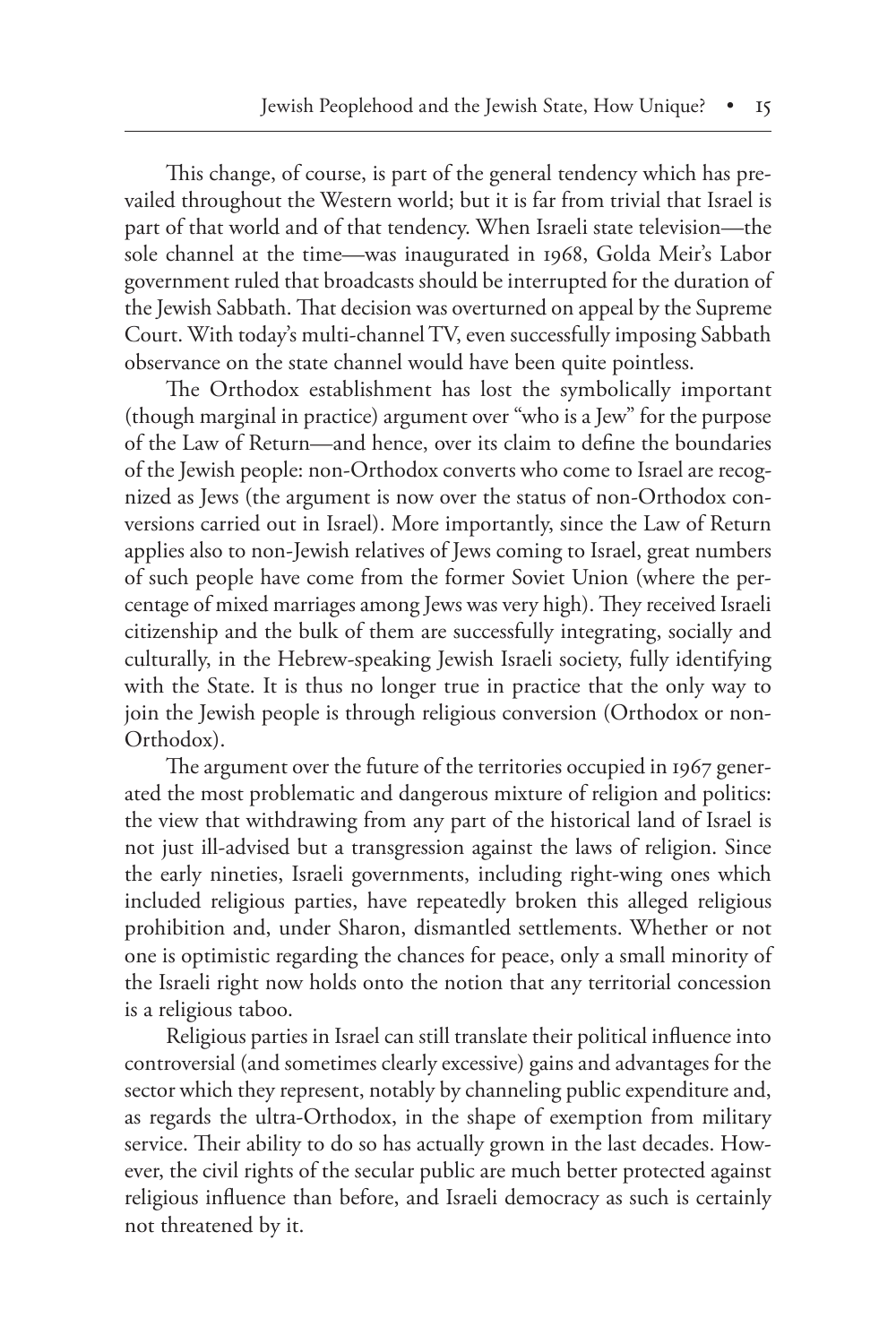### DIASPORAS: GREECE AND ARMENIA

The Jews may have contributed the term Diaspora to the international vocabulary, but theirs is certainly not the only Diaspora in the modern world. People migrated and borders shifted throughout history. Unsurprisingly, not a few contemporary states regard themselves as connected, in some way, with populations beyond their borders. The two most salient examples of Diaspora peoples and "Diaspora nationalism", besides the Jews, are the Greeks and the Armenians.<sup>12</sup>

What distinguished the Jewish case was that almost the entire people were in the Diaspora, with only a small Jewish community in the historic homeland, at the moment when the Jewish national movement emerged; the nation-state was therefore created by the Diaspora. This is only one of the historic and cultural reasons for the particularly close ties between the State, after its establishment, and the Diaspora. The Diaspora also played an important role in Greek and Armenian history, and both these states attach great importance to homeland-Diaspora ties. A large number of Greeks and most Armenians live in the Diaspora today.

A conservative estimate puts the number of Greeks outside Greece at about three million. Many of these are descendants of emigrants from the modern Greek state, but many others hail from ancient Greek communities both inside and outside of what is now Greece. Their connection with Greece is no different, in principle than the Jews' connection with Judea. Both categories alike (as well as the Greeks of Cyprus) are officially regarded as part of the Greek (Hellenic) nation. According to Article 108 of the Constitution of Greece, "The State shall be concerned with those Greeks who live abroad and the maintenance of their links with the Motherland." These links are maintained by the State through the "General Secretariat for the Hellenic Diaspora"—an official institution the likes of which exist in most countries with an acknowledged "kin-minority" abroad—both to assist overseas Greeks in such areas as language, culture, and education, and to mobilize their political support when needed (for example, on the issue of Cyprus and during the conflict with Macedonia).

Under Article 6 of the Greek Law of Citizenship, "If a foreign citizen is not of Greek ethnic extraction, he must have resided in Greece for eight years . . ." before applying for Greek citizenship. Thus, ethnic Greeks who immigrate to Greece are privileged by exempting them from the requirement of eight years of residence demanded of all other foreign citizens who seek naturalization. In addition, sections 12 and 13 of the law confer automatic Greek citizenship on ethnic overseas Greeks who volunteer for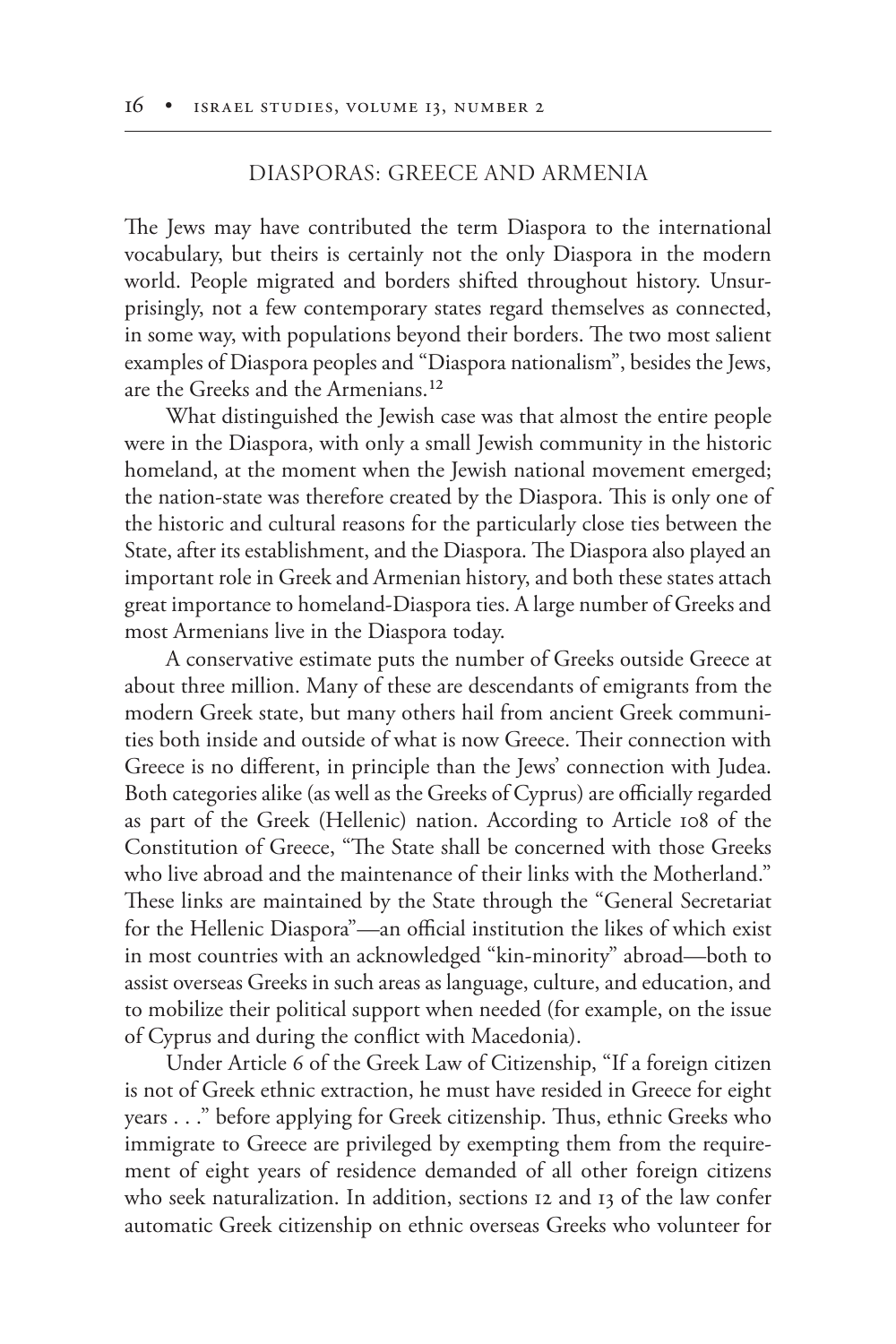military service in the Greek armed forces. In practice, the official policy is to bestow Greek citizenship on ethnic Greeks in what amounts to an automatic fashion.

Since the collapse of the Soviet Union and the opening of its successor republics to emigration, some 200,000 ethnic Greeks from those countries have arrived in Greece and received citizenship. The Greek government defines their immigration as a return to the homeland—repatriation. The Pontic Greeks, as the 'returnees' from the former USSR are called (reflecting the ancient tradition of Greek settlement on the shores of the Black Sea), have no connection with the modern Greek state other than being part of the Hellenic nation as perceived by it. Even the Greek that they speak, a dialect combining modern and ancient Greek, is different from the modern Greek spoken in Greece. The massive project of resettling and absorbing these people in Greece has largely been financed by the European Union.

Under Article 14 of the Armenian Constitution "a person of Armenian descent will obtain citizenship through a shortened procedure". It is the policy of the Armenian Republic to award citizenship to people of Armenian descent who request it. The Armenian Diaspora greatly exceeds the population of Armenia, originating mainly outside the areas that now constitute the Republic. The connection between these people and Armenia is the same kind of ethno-cultural link (often with a strong religious element, as is also the case with Greeks) that connects Diaspora Jews with Israel. Today, there is no significant demand for Armenian citizenship, other than among Armenian refugees from Nagorno-Karabakh. In the past, there was a wave of repatriation to Soviet Armenia, encouraged by the Soviet government which appealed to overseas Armenians to immigrate to the Soviet Armenian Republic—an avowed national home for the entire Armenian people. Around 250,000 ethnic Armenians from different countries, many of them refugees from Anatolia in the wake of the genocidal anti-Armenian massacres of the First World War, settled there.

These efforts gained support outside the borders of the Soviet Union, from people who were moved by the Armenian tragedy. The renowned humanitarian activist Fridtjof Nansen addressed the Council of the League of Nations on this subject in 1927, urging it to support the repatriation and settlement of Armenians in the Soviet Armenia, describing the plight of the Armenian people and nature of their connection with Armenia:

I beg [you] to think for a moment what the history of the Armenian people has been . . . [N]o people in recorded history have endured misery and maltreatment in any way comparable to that through which the Armenians have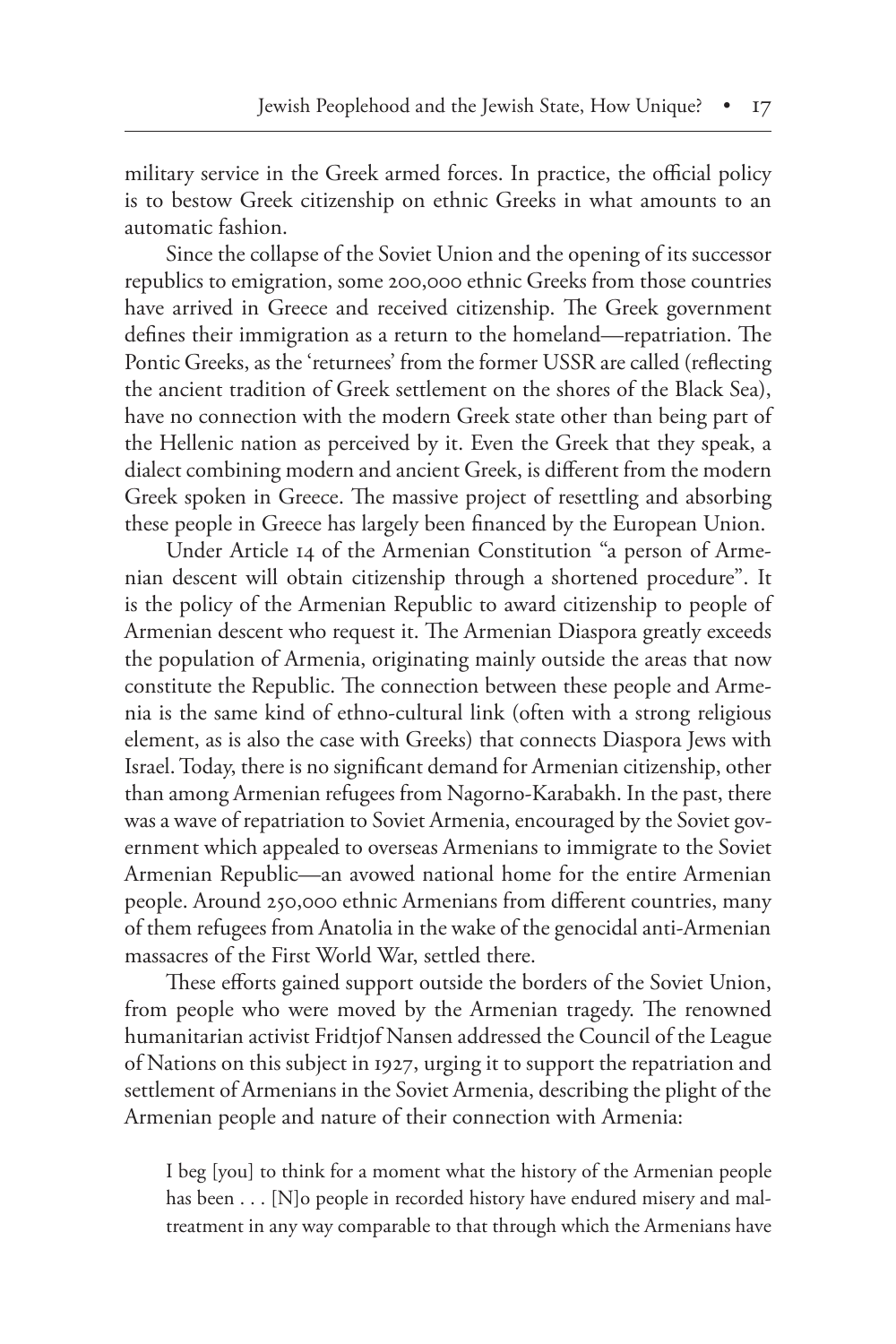passed. . . . I would not care to describe the nerve-shattering terror and the nameless infamy of the appalling pilgrimage of death which the historians will call deportations, when innocent victims—men, women, greybeards, and tiny children—perished. . . . by hundreds of thousands, and with every circumstance of savage torture. . . . Here was a people with intense national feeling, with a remarkable history of achievement in bygone days, with finest gifts of intellect and practical capacity, a people who had made . . . a great contribution to the medieval culture from which our modern civilization is in so great a part derived—in a few years almost wiped out or scattered to the winds. And yet the surviving remnant of this people, with a tenacity and a national patriotism which no one can sufficiently admire, is now making with desperate courage another valiant attempt to build up a new national home. The Republic of Erivan is nothing less than that to Armenians of every class and every party in whatever land they may now be. . . . the land at the foot of the eternal snows of Ararat, as the place where the destiny of their nation must in future lie.13

## DIASPORAS AND "KIN-MINORITIES"— OTHER EXAMPLES; ISRAEL

The Irish Diaspora is more closely connected with what today is the Irish Republic. Nevertheless, it does not consist solely, or mainly, of descendants of its citizens who left the country. The massive emigration from Ireland started in the 19th century. It included, naturally, people from what today is Northern Ireland, which is not a part of the Republic (but whose inhabitants are proclaimed part of the Irish Nation by the Republic's Constitution and given the right of citizenship by law—reflecting the official notion of Irish nationhood and the ideal of unification). There are now tens of millions of people with Irish ancestry in the United States. Most of them cannot of course be described as "Irish" in any strong sense; but there have been, over time, numerous examples of active and passionate involvement in Irish affairs on the part of Irish Americans that are best described as displays of Irish Diaspora nationalism.<sup>14</sup>

Most countries with a Diaspora or a "kin minority" abroad officially define their members as part of their nation or people—as Greeks or Armenians or Poles or Italians<sup>15</sup> or Hungarians or Germans or Slovenians or Slovaks or Albanians or Finns or Koreans or Chinese or Indians living outside the "homeland". The Irish Constitution uses a more circumspect language: "the Irish nation cherishes its special affinity with people of Irish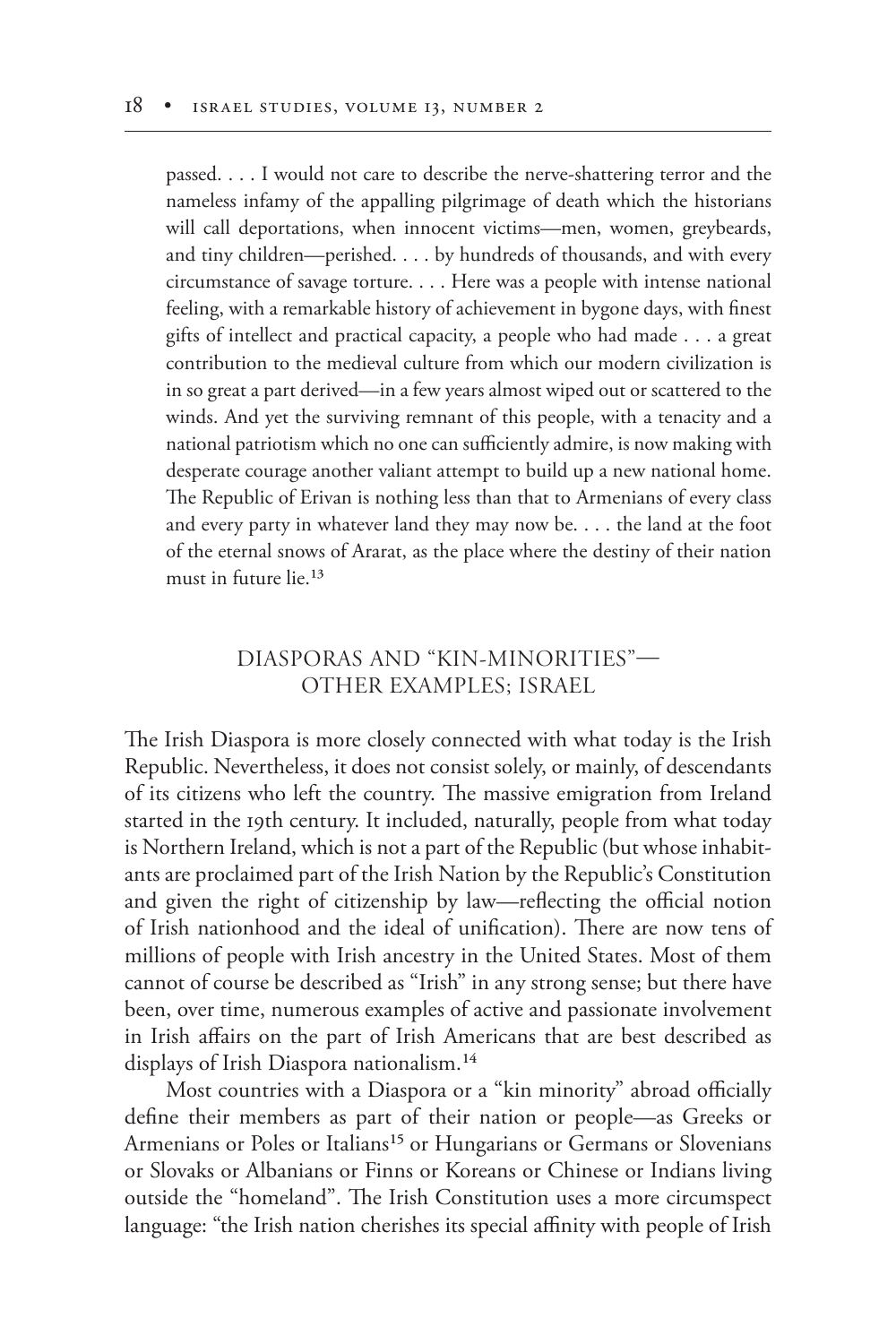ancestry living abroad who share its cultural identity and heritage" (Article 2). Section 16 of the Irish Nationality and Citizenship Act empowers the Minister for Justice to grant an exemption from the ordinary prerequisites for naturalization ". . . where the applicant is of Irish descent or Irish associations." In practice, Irish policy has been to confer citizenship upon applicants of Irish descent without delay. In recent decades, with the growth of the Irish economy, many have acquired citizenship through the provisions of this section of the law. Generally, these were descendants of Irish citizens who emigrated in the course of the twentieth century. However, a 'person of Irish descent' may also be the descendant of someone who had left Ireland before the modern Irish State came into being in 1921, or someone who emigrated from Northern Ireland.

Finland defines as 'repatriation' the immigration of ethnic Finns from the former USSR. In November 1997 it submitted to the UN a report on the implementation of the International Convention on the Elimination of All Forms of Racial Discrimination. The report deals mainly with the rights of immigrants in Finland. A chapter in the report is devoted to 'Finnish repatriates' from Russia and Estonia; these, according to the document, are ". . . descendants of Finns who emigrated to Ingria and St. Petersburg in the 17th, 18th, and 19th centuries and are customarily called 'Ingrian Finns'."16 In 1996 the 'Foreigners' Law' was amended to confer residency status on ethnic Finns who come to Finland from the former USSR.17 This is not a large group: as of 1997, about 15,000 Ingrian Finns were repatriated and granted a status facilitating their naturalization.

It should be noted that Finland, though it has a substantial Swedishspeaking minority, has adopted what is usually defined as a civic model of national identity, i.e., one which is presumed to be shared by all of the country's citizens. Thus, Swedish-speakers are not regarded as a national minority; rather, the Finnish people are considered as consisting of two components—Finnish-speaking and Swedish-speaking.

Nevertheless, the country regards itself as responsible for the fate of ethnic Finns who live in Russia and Estonia, descendants of seventeenthand eighteenth-century emigrants from the land which only generations later became the Finish Republic.<sup>18</sup> Finland both assists the Ingrian Finns in preserving their ethno-cultural identity in their countries of residence and defines their immigration as a return to the homeland. The example of Finland shows that an inclusive civic concept of national identity within the country is compatible with maintaining official ties with an ethnocultural Diaspora. There are those who insist that the only acceptable notion of national identity in a modern civic democracy is the one that is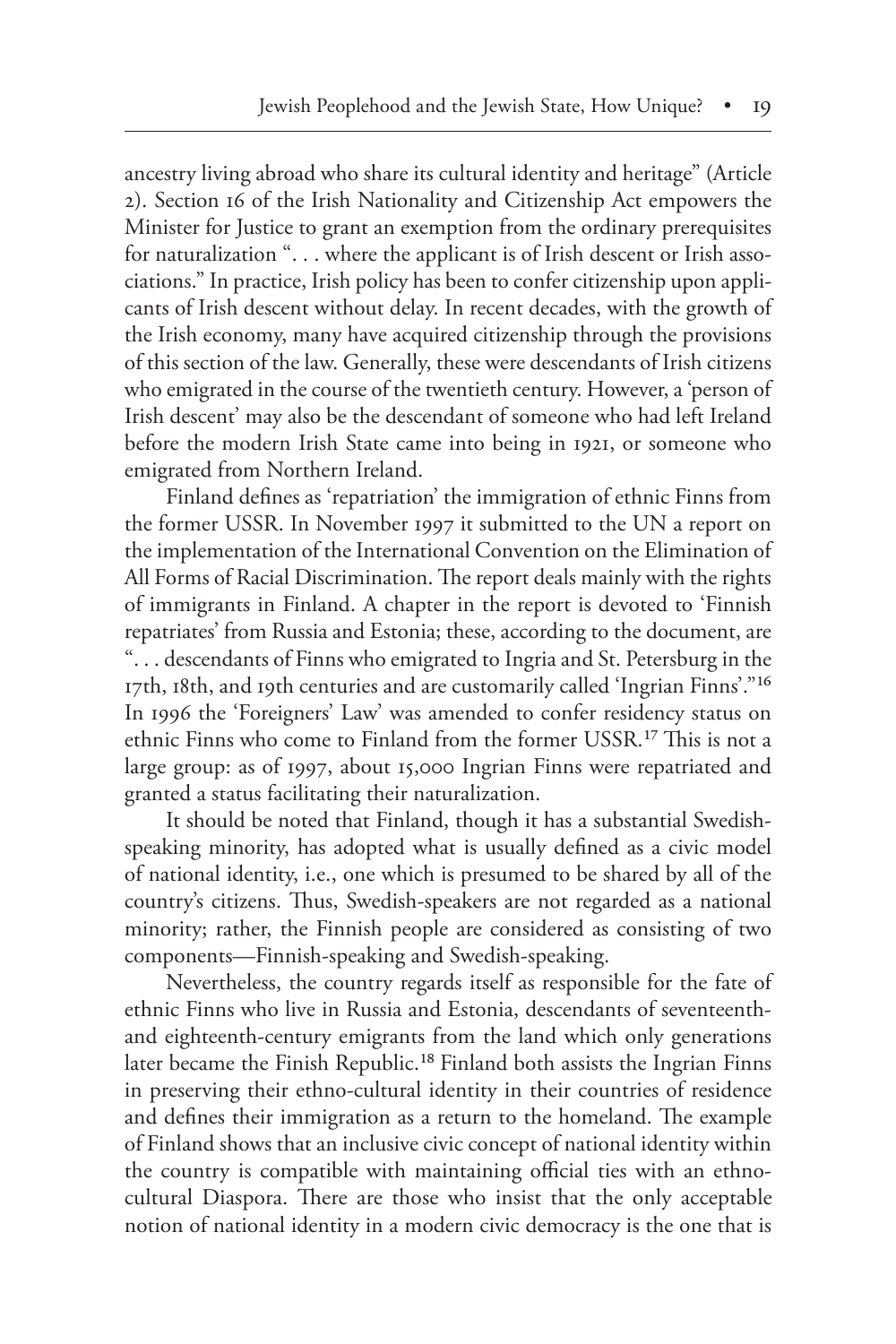fully congruous with state citizenship. Whatever the theoretical merits and demerits of this view, it clearly contradicts the prevailing European norms as regards both "kin-minorities" abroad and national minorities at home (largely two sides of the same coin). And it should be born in mind that European norms on democracy and human rights have "teeth" in the shape of European institutions that enforce them, including the Human Rights Court in Strasburg; this applies also to the new democracies in East Europe whose Constitutions and laws come under close scrutiny.

In Poland Article 6 of the Constitution states that the Republic ". . . shall provide assistance to Poles living abroad to maintain their links with the national cultural heritage"; the preamble speaks of the Polish nation "bound in community with our compatriots dispersed throughout the world". According to Article 52, "Anyone whose Polish origin has been confirmed in accordance with statute may settle permanently in Poland." The Polish Diaspora numbers in the millions, the result of both emigration and exile, as well as the drastic changes in the borders of the Polish State in the course of history. The State actively cultivates its ties with the Diaspora; official rhetoric defines it as an integral part of the nation. In January 2000, the Polish parliament enacted a 'Repatriation Law' directed mainly at people of Polish origin living in the former USSR, some of them the children or grandchildren of Polish citizens who went or were sent to distant regions in the course of the turbulent twentieth century. Others are descendants of Polish emigrants or Polish minorities from earlier periods (before the existence of the modern Polish State). Both categories are entitled to citizenship provided that they have preserved their Polish cultural identity. The law grants such 'returnees' Polish citizenship and requires the government to assist them in their integration into Polish society.

The issue of official ties between European nation-states and their "kin-minorities" abroad has been comprehensively examined in a report of the European Commission for Democracy through Law—an advisory body of the Council of Europe better known as the "Venice Commission". This committee of legal experts was established to assist countries in adopting constitutional laws "that conform to the standards of Europe's constitutional heritage". This examination was prompted by a Hungarian law that conferred certain economic privileges on ethnic Hungarians who are citizens of neighboring states, notably Romania. Romania complained to the Venice Commission, asserting that this law infringed its sovereignty by selectively conferring privileges on Romanian citizens without prior agreement of their government and creating inequality between them.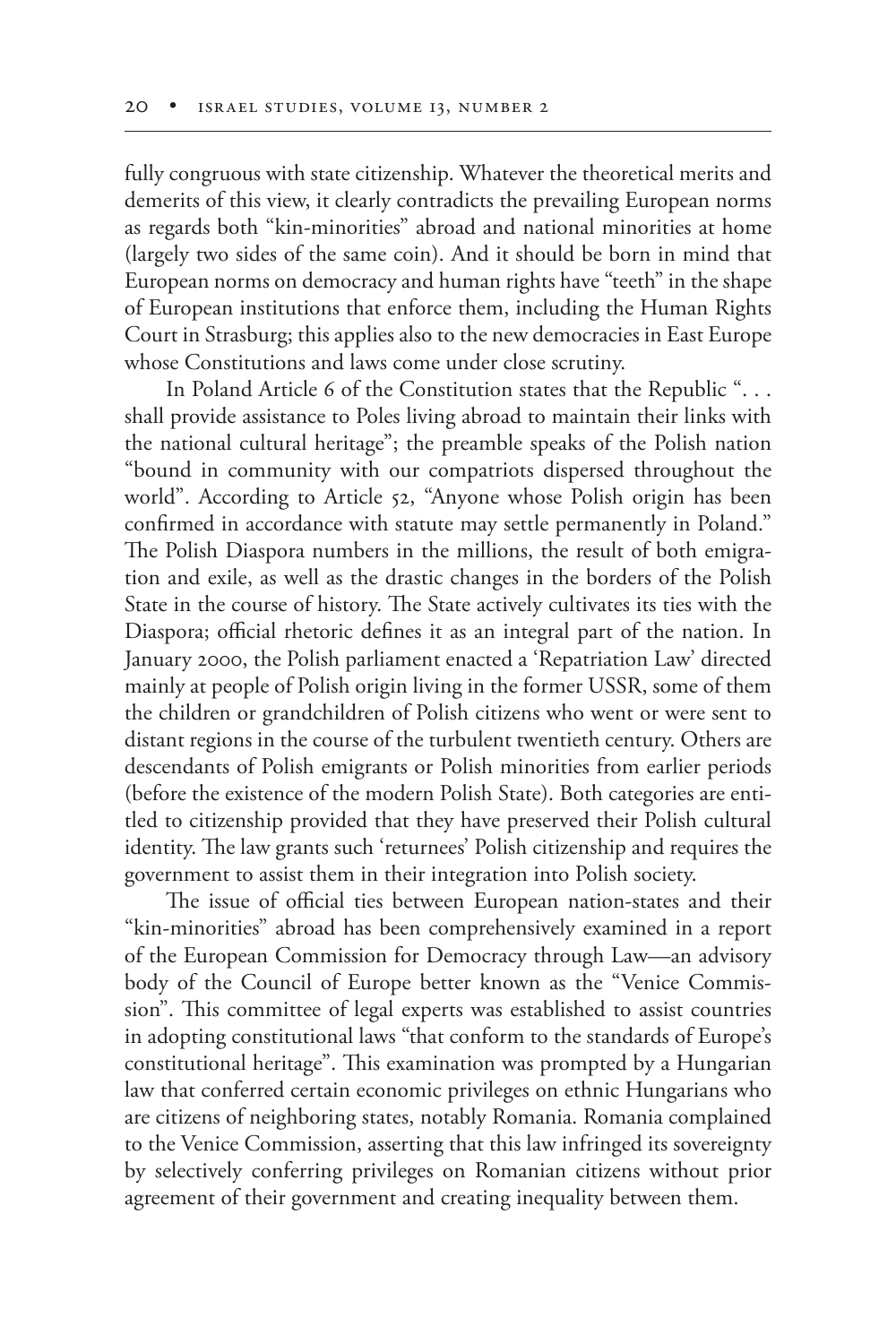While objecting to the terms of the law, Romania did not dispute, in principle, the legitimacy of such cross-border ties: its own Constitution states that **"**The State shall support the strengthening of links with the Romanians living abroad and shall act accordingly for the preservation development and expression of their ethnic, cultural, linguistic, and religious identity under observance of the legislation of the State of which they are citizens" (Article 7). This provision is parallel to Article 6.3 of the Constitution of Hungary, according to which, "The Republic of Hungary bears a sense of responsibility for the fate of Hungarians living outside its borders and shall promote and foster their relations with Hungary."

The Commission's detailed report in response to this complaint, submitted in October 2001,<sup>19</sup> notes that "The concern of the "kin-States" for the fate of the persons belonging to their national communities (hereinafter referred to as "kin-minorities") who are citizens of other countries ("the home-States") and reside abroad is not a new phenomenon in international law" (A). The report notes favorably the growing tendency of kin-States to concern themselves with the protection of the rights of 'kin-minorities' mainly by means of bilateral agreements with home-States. The Commission cites the agreements signed in recent years between various Eastern European countries and between those countries and Germany, and recalls the 1969 agreements between Italy and Austria which secured the rights of the German-speaking minority in Tyrol.

European normative documents, including the Framework Convention for the Protection of National Minorities, encourage countries to negotiate arrangements regarding protection of the status of national minorities. One might add, as an additional example, the 1955 Bonn and Copenhagen agreement (exchange of official declarations) between Germany and Denmark that protects the cultural and language rights of Danes living in northern Germany and Germans living in southern Denmark, and guarantees, among other things, the right of members of both groups to be considered as belonging to the Danish and the German people, respectively, without damage to their civic status.

While bilateral arrangements dealing with the status of 'kin-minorities' are a well-established European norm, the Venice Commission holds that when states confer benefits on their 'kin' in a foreign country unilaterally, care should be taken not to infringe that country's sovereignty and not to create economic inequalities among its citizens. Hence, while benefits in the field of education and culture are legitimate, benefits in other fields should be restricted to exceptional cases when the aim is genuinely to foster the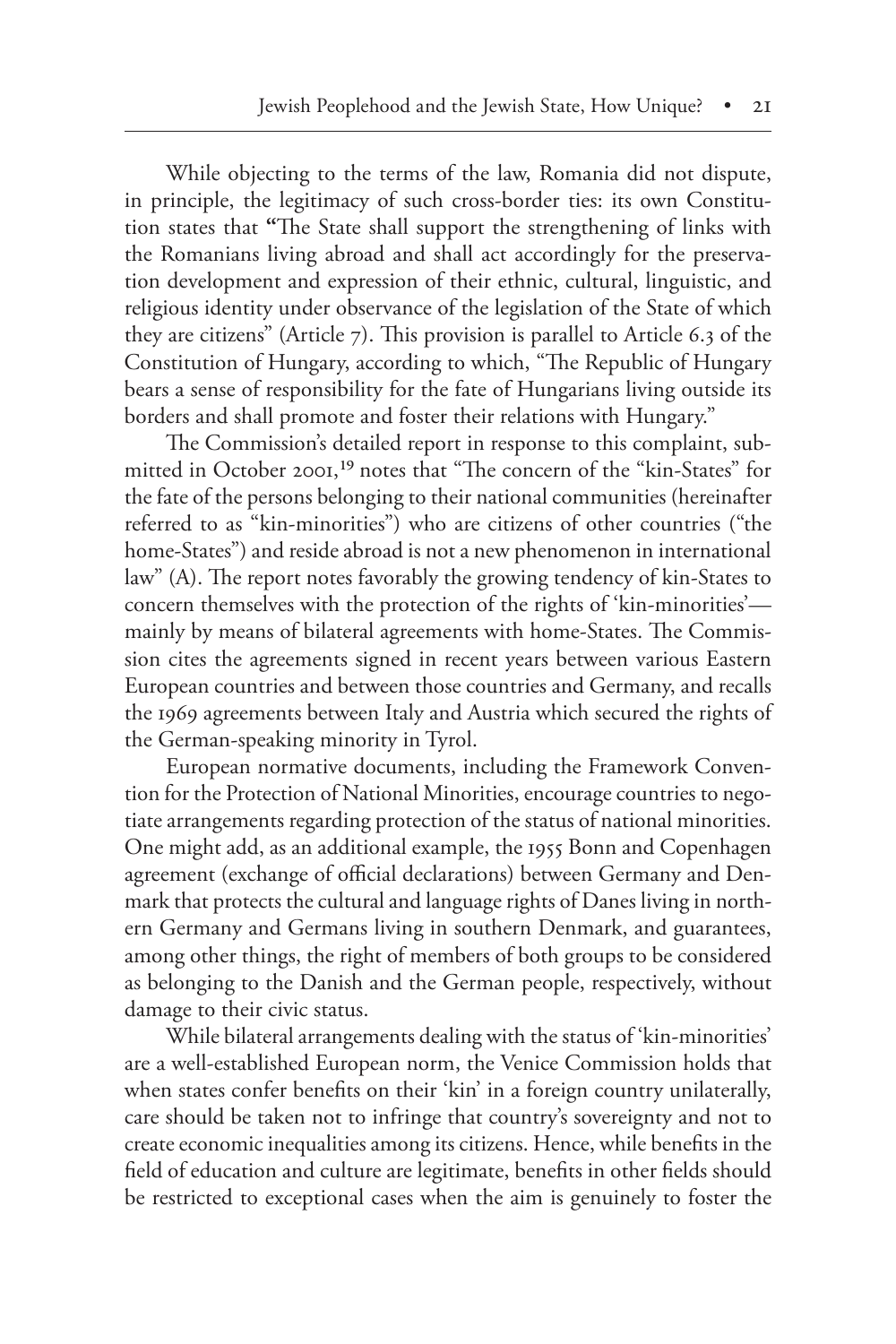bond between the state and its 'kin-minority' (rather than simply improving their material conditions).

Preference in immigration and naturalization is mentioned in the report briefly as an example of legitimate preference: 'Indeed, the ethnic targeting is commonly done, for example, in laws on citizenship.' By way of illustration, the Commission refers to Article 116 of the German Constitution—a well-known example of repatriation legislation based on ethnocultural affiliation rather than on a prior civic connection with the country. In the 1950s Germany expanded the right to automatic citizenship, which its Constitution provides for refugees and displaced persons of German ethnic origin ('a refugee or expellee of German ethnic origin or the spouse or descendant of such person') to all ethnic Germans from the USSR and Eastern Europe. This applied to a large population of ethnic Germans living in those areas for hundreds of years. Following the collapse of the Soviet Union, the law was revised so that eligibility for citizenship was limited to emigrants from the former Soviet Union. Germany's current policy toward ethnic Germans in other Eastern European states is to encourage them to remain where they are and to assist them in preserving their German culture and identity. This, rather than encouragement of immigration, is also the policy of most other kin-States.

Those who criticize Israel's Law of Return are often aware of the German case; sometimes they point to the 'irony' of the similarity between the Jewish State and Germany on this matter. Of course, the Federal Republic of Germany is a full-fledged liberal democracy. The attempt to find fault with the Law of Return because of its similarity to the repatriation laws of the Federal Republic, hinting at Germany's dark past, is sheer demagoguery; nor, as we have seen, is Germany's case the sole existing parallel. Since its enactment half a century ago, the German repatriation legislation under which citizenship was granted (along with considerable financial benefits) to millions of people has never been challenged in the European Court of Human Rights. This is not surprising given that in international law, a sovereign state has wide latitude as regards its policies on immigration and naturalization.

This principle is specifically recognized by the International Convention on the Elimination of All Forms of Racial Discrimination (1965) which broadly forbids any discrimination based on race, ethnicity, or religion. Article 1 (3) of the Convention states that "[n]othing in this Convention may be interpreted as affecting in any way the legal provisions of States Parties concerning nationality, citizenship or naturalization, provided that such provisions do not discriminate against any particular nationality."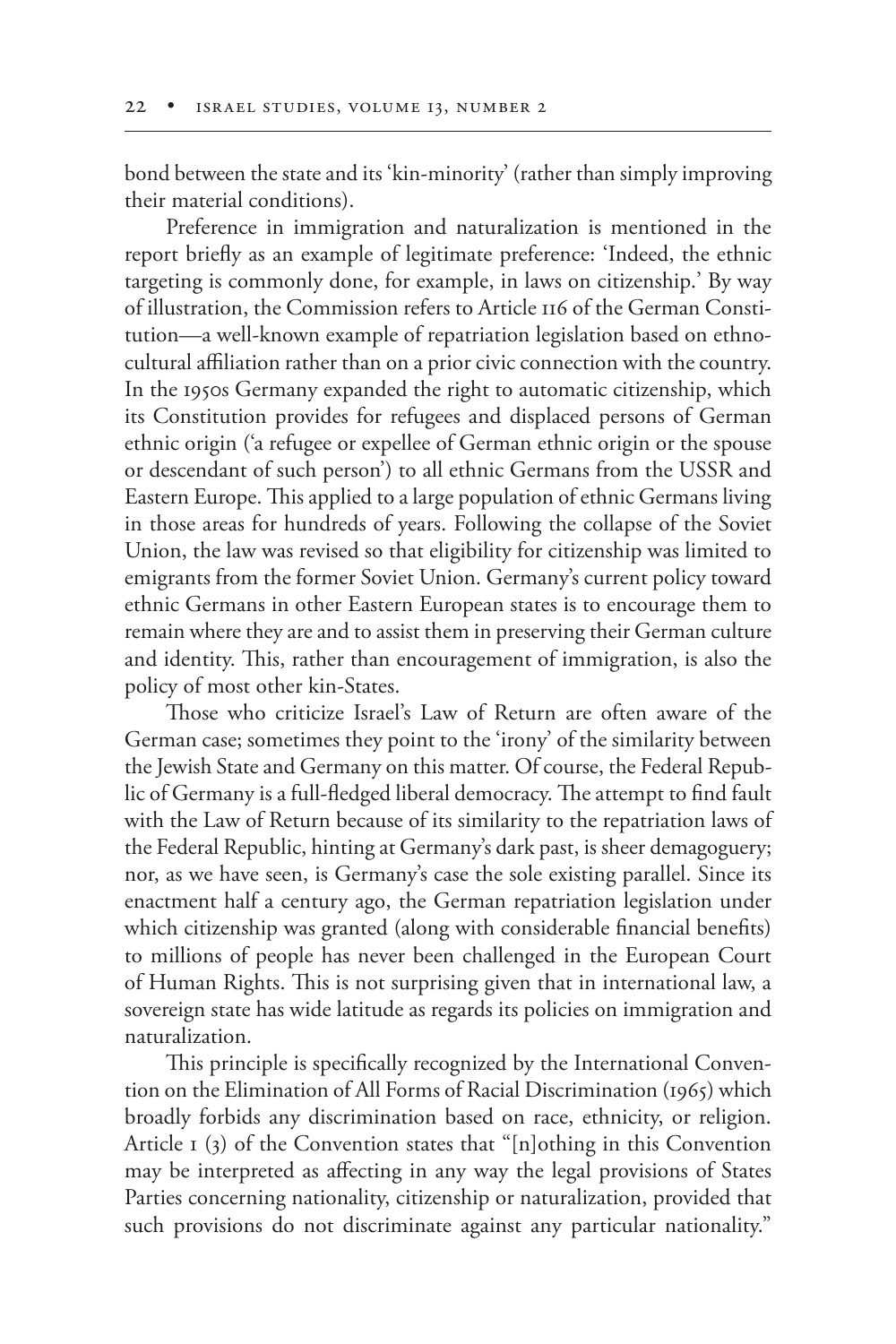This provision, which should of course be understood as relating to the citizenship being conferred on immigrants, rather than to people entitled to citizenship as of right, allows the state to give foreign citizens preferential treatment as regards naturalization at its discretion, but forbids it to single out a certain group (based on ethnicity or religion) by placing it in an inferior position in this respect.

Not every kind of preference in this field is compatible with current standards of human rights. Australia's 'whites only' immigration policy was still considered legitimate in the 1970s; today it would surely be regarded as discriminatory, i.e., directed in practice against non-whites rather than in favor of any specific group with a genuine connection to Australia. For a state established as a national home for the Jewish people it is not only legitimate but natural to open its gates to Jews from other countries whether its connection with them should be defined as national, transnational, ethno-cultural or in some other way (a hotly debated issue of little, if any, practical consequence). This is exactly what was envisaged by the international community in 1947 when it decided to partition Palestine into a Jewish state and an Arab state.

The issue of Jewish immigration features prominently in the report produced by the United Nations Special Committee on Palestine (UNSCOP) which examined the question of Palestine and adopted the Partition Plan that was eventually approved by the General Assembly on November 29, 1947. The majority supported granting independence, in the shape of two nation-states, to both peoples living in the country. The minority report suggested a single federative Arab-Jewish state, which had the advantage of avoiding the inconveniences inherent in any territorial division. The Arab side rejected both options, demanding a unitary Arab state, while the Jewish side accepted partition. The majority report holds that the issue of immigration necessitates a two-state solution:<sup>20</sup>

Jewish immigration is the central issue in Palestine today and is the one factor, above all others, that rules out the necessary co-operation between the Arab and Jewish communities in a single State. The creation of a Jewish State under a partition scheme is the only hope of removing this issue from the arena of conflict.

It is recognized that partition has been strongly opposed by Arabs, but it is felt that that opposition would be lessened by a solution which definitively fixes the extent of territory to be allotted to the Jews with its implicit limitation on immigration . . . A partition scheme for Palestine must take into account both the claims of the Jews to receive immigrants and the needs of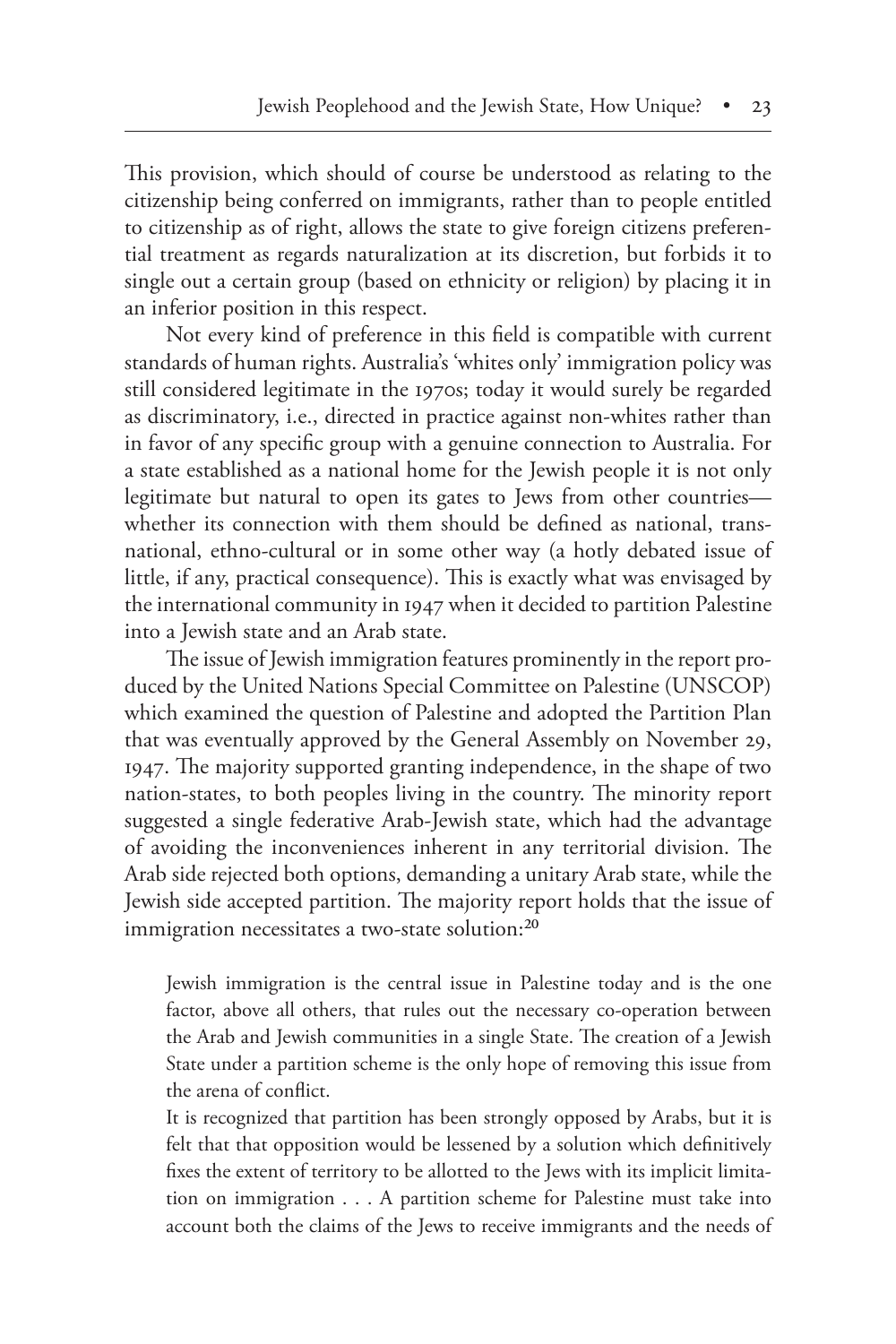the Arab population, which is increasing rapidly by natural means. Thus, as far as possible, both partitioned States must leave some room for further land settlement. The proposed Jewish State leaves considerable room for further development and land settlement and, in meeting this need to the extent that it has been met in these proposals, a very substantial minority of Arabs is included in the Jewish State.

The Committee proposed turning the question of Jewish immigration into an internal affair of the Jewish state comprising one part of the country (thus "removing this issue from the arena of conflict") alongside which would be an Arab state whose citizens would be free from the fear that uncontrolled Jewish immigration would eventually turn them into a minority in their own country. On the other hand, "the claims of the Jews to receive immigrants" were, in the eyes of the Committee, weighty enough to justify allotting to the Jewish state a larger part of Palestine than would have reflected the existing ratio between the country's Arab and Jewish communities in 1947. In order to leave room for Jewish immigration, the UNSCOP members were willing to increase the size of the Arab minority in the future Jewish state—although their general policy was to place both national communities, as far as possible, in their respective national states. They saw no contradiction between their support for a "Jewish state" (open to Jewish immigration) and their demand, in the report, that the large Arab minority in this state should enjoy full civil equality—any more than they saw a contradiction between their proposal to establish an "Arab state" and their demand that it, too, should ensure equal rights to the small Jewish minority in its midst (and to other non-Arab citizens). Today, as a result of the conflict that followed their rejection of Partition, the Palestinian Arabs too are a people with a Diaspora. Nobody doubts that the future Palestinian state will maintain links with this Diaspora, and will have a national repatriation law.

The Jewish-Israeli case is certainly unique in important ways. It is not, however, "unique in being unique". Other peoples and nation-states have characteristics, in both the areas examined in this paper as well as, no doubt, in others that are distinct in each particular case and, at the same time, have enough in common to make comparisons profitable.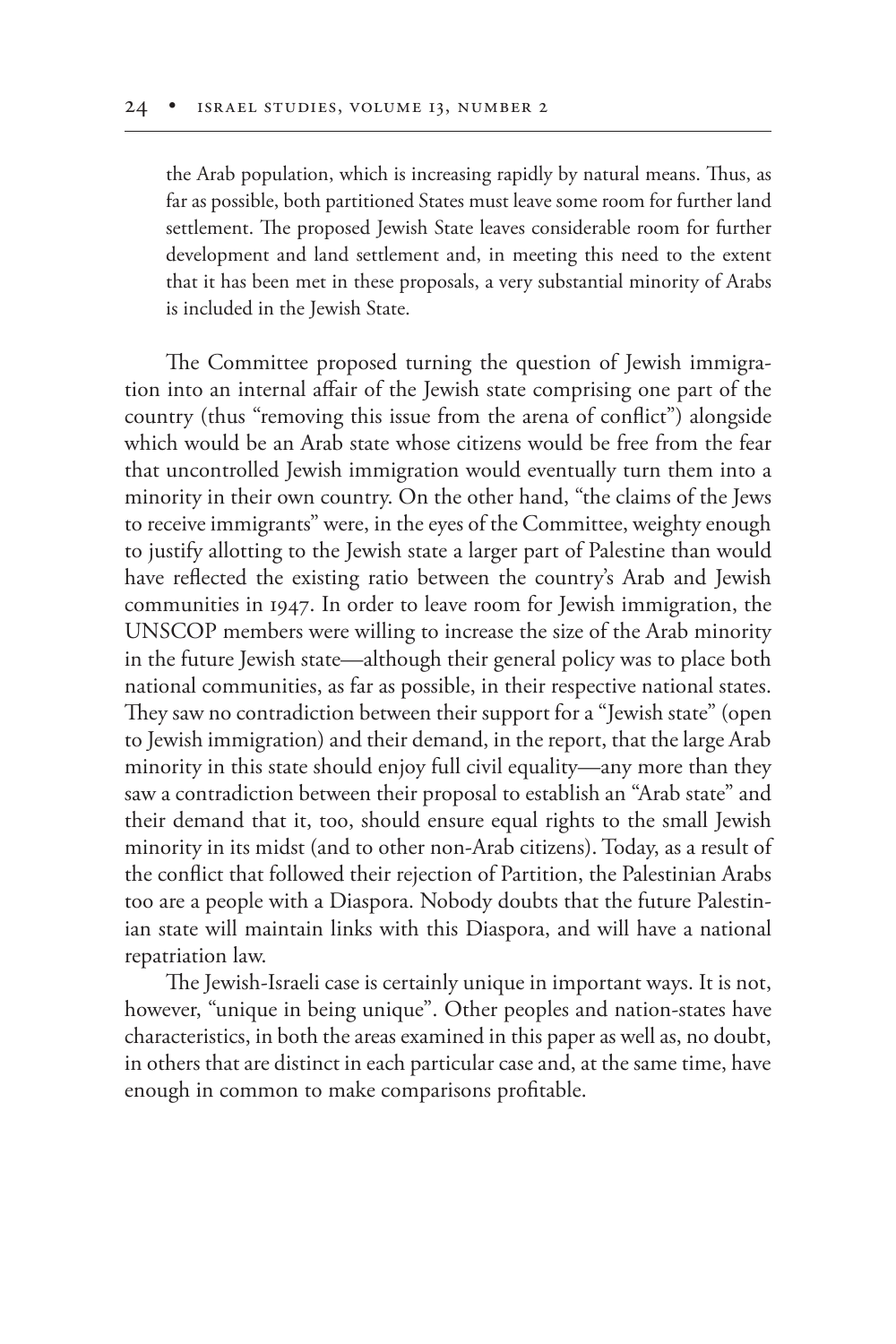## **NOTES**

1. On religion and state in contemporary Europe, see John T. S. Madeley and Zsolt Enyedi (eds), *Church and State in Contemporary Europe: The Chimera of Neutrality* (London/Portland, 2003); Gerhard Robbers (ed), *State and Church in the European Union* (Baden-Baden, Germany, 2005).

2. "sub voce Ireland," in *Encyclopedia Americana,* International Edition, vol. 15 (Danbury, CT, 1985) 428.

3. In 2002, in response to a petition by an avowed atheist, a federal court ruled that the mention of God at the recitation of the pledge of allegiance in his son's school was an unconstitutional endorsement of religion. This decision (an appeal against which has been making its way to the Supreme Court) has prompted both Houses of Congress to pass strongly-worded resolutions condemning the court's decision as an "erroneous" interpretation of the Constitution, urging the Supreme Court to overrule it, and affirming that "The pledge of allegiance at public schools is entirely consistent with our American heritage of reinforcing our commitment to the Nation and seeking Divine guidance and protection in all our undertakings."—109th Congress, 1st Session, H. Con. Res. 253, http://www. undergodprocon.org/pop/congress.htm#7 (2001–2007 Congressional Actions on the Pledge of Allegiance).

4. For an account of the controversy over the status of the Catholic Church in Poland in the 1990s, see Sabrina T. Ramet, *Whose Democracy? Nationalism, Religion, and the Doctrine of Collective Rights in Post–1989 Eastern Europe* (Oxford, 1997) 97–110. Inter alia, the issues have included abortions, a law requiring public broadcasting 'to respect Christian values', the tax exemption given to Church property, and the struggle over the extent of the Church's control of religious instruction at State schools (including the appointment of priests as religious education teachers whose wages would be paid by the State).

5. On church and state in post-Communist East Europe, see Silvio Ferrari, W. Cole Durham, Jr., Elizabeth A. Sewell (eds), *Law and Religion in Post-Communist Europe* (Leuven, Belgium, 2003).

6. According to Article  $3(i)$  of the Constitution of Spain (another country in which the language of the state is not a "banal" matter) "Castilian is the official Spanish language of the state. All Spaniards have the duty to know it and the right to use it."

7. Opinion n. 313/2004, European Commission for democracy through law (Venice Commission). Final Opinion on constitutional reform in the Republic of Armenia, adopted at the 64th Plenary Session, Venice 21–22 October 2005 http:// www.venice.coe.int/docs/2005/CDL-AD(2005)025-e.asp

8. On the case law of the European Commission and the European Court for Human Rights (into which the Commission was reorganized in the 1990s) see Stephanos Stravos, "Human Rights in Greece: Twelve Years of Supervision from Strasbourg," *Journal of Modern Greek Studies*, 17.1 (1999) 7–9; Nicos C. Aliviziatos,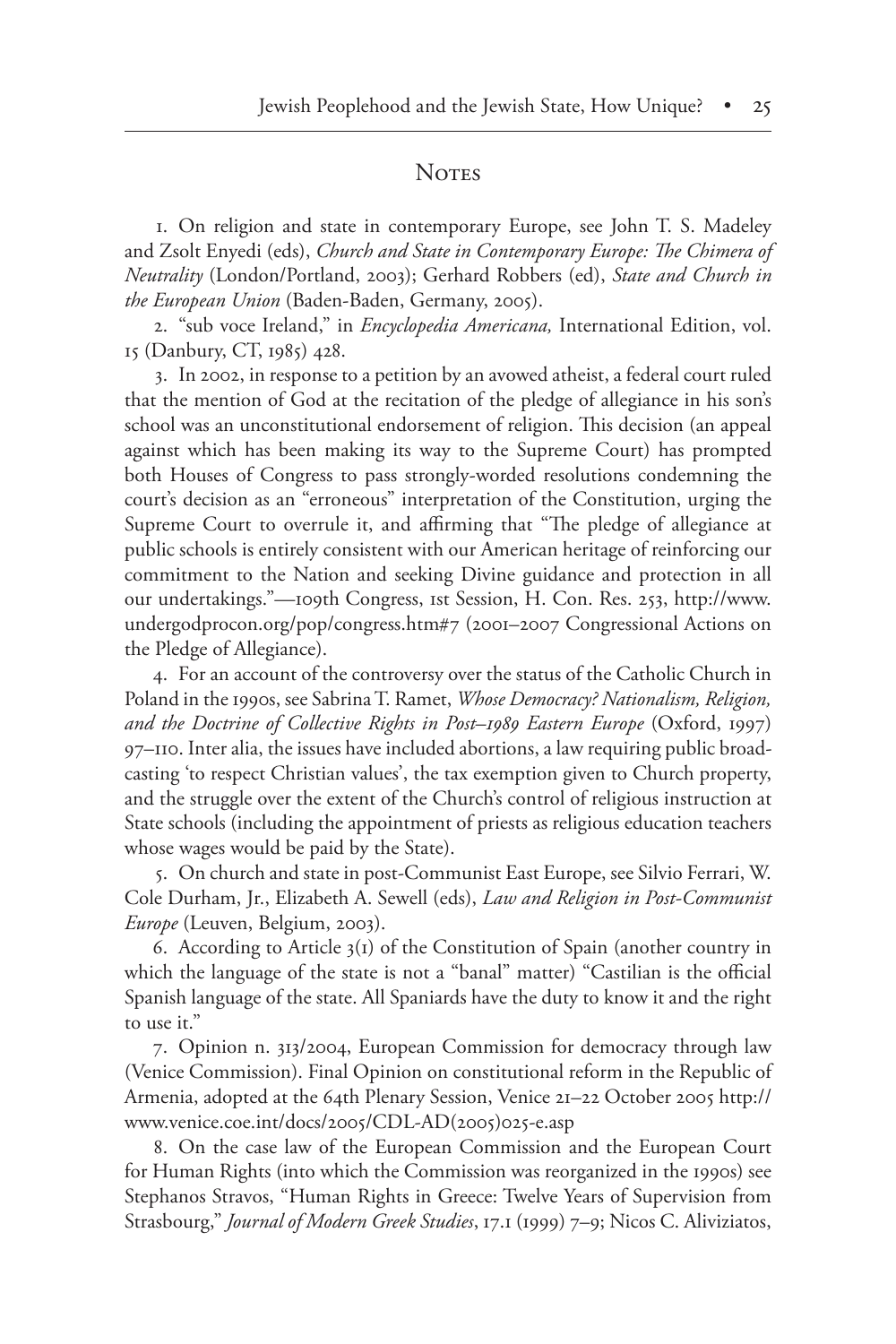"A New Role for the Greek Church?" *Journal of Modern Greek Studies,* 17.1 (1999) 26, 35n14.

9. See http://blogs.britannica.com/blog/main/2007/01/italys-crucifixcontroversy-schools-the-state-and-the-sacred

10. European secularism is obviously even more "non-neutral" from the viewpoint of traditionally-minded Muslims than European (semi-)official (post-) Christianity—for all that it is sometimes justified by a rhetoric of neutrality. The French law against wearing the Moslem veil in public schools is a case in point. The report of the Stasi Commission, which recommended the ban, describes the French notion of laïcité as "constitutive de notre histoire collective" and states that it is based, among other things, on the 'neutralité du pouvoir politique'. See http:// www.fil-info-france.com/actualites-monde/rapport-stasi-commission-laicite.htm

11. In Greece, civil marriage and divorce were introduced in 1982, over the objections of the Orthodox Church (the law allowing teachers not affiliated with the Orthodox Church to teach in primary schools was adopted in 1988). The ban on divorce in Italy and in Ireland, under the influence of the Catholic Church, can be considered as an anomaly comparable to the Israeli one. The former was abolished by a popular referendum in 1974, the latter—as late as 1995.

12. See Anthony D. Smith, *Myths and Memories of the Nation* (Oxford, 1999) 212–213; John Rex, *Ethnic Minorities in the Modern Nation State* (New York, 1996).

13. E. E. Reynolds, *Nansen* (London, 1949) 265–266.

14. On the American ethnic diasporas' impact on the US foreign policy and their involvement in the affairs of "old countries", see Yossi Shain, "Ethnic diasporas and U.S. foreign policy," *Political Science Quarterly,* 109 (1994) 811–841; Yossi Shain, *Marketing the American Creed Abroad: Diasporas in the U.S. and Their Homelands* (New York, 1999).

15. See the 2000 "Law on the Measures in Favor of the Italian Minority in Slovenia and Croatia," mentioned in the report of the Venice Commission (see note 19 below).

16. The Combined 13th and 14th periodic report of the Government of Finland on the International Convention on the Elimination of All Forms of Racial Discrimination (1997) http://formin.finland.fi/doc/fin/ihmisoik/ihmisoic.html

17. "A permit for residency may be granted 1. if the applicant himself, one of his parents or at least two of his four grandparents are or have been registered as having Finnish origin, or 2. if there is another tie that shows the applicant's affinity to Finland and Finnishness, but he has no documents to show that he meets the requirements mentioned in point 1."

18. See Anne de Tinguy, "Ethnic migrations from and to the new independent states following political changes in Eastern and Central Europe: 'repatriation' or privileged Immigration?" May 20–22, 1999, http://www.demographie.de/ethnic/ papers/tinguy.pdf

19. Venice Commission (European Commission for Democracy through Law), Report on the Preferential Treatment of National Minorities by their Kin-State,